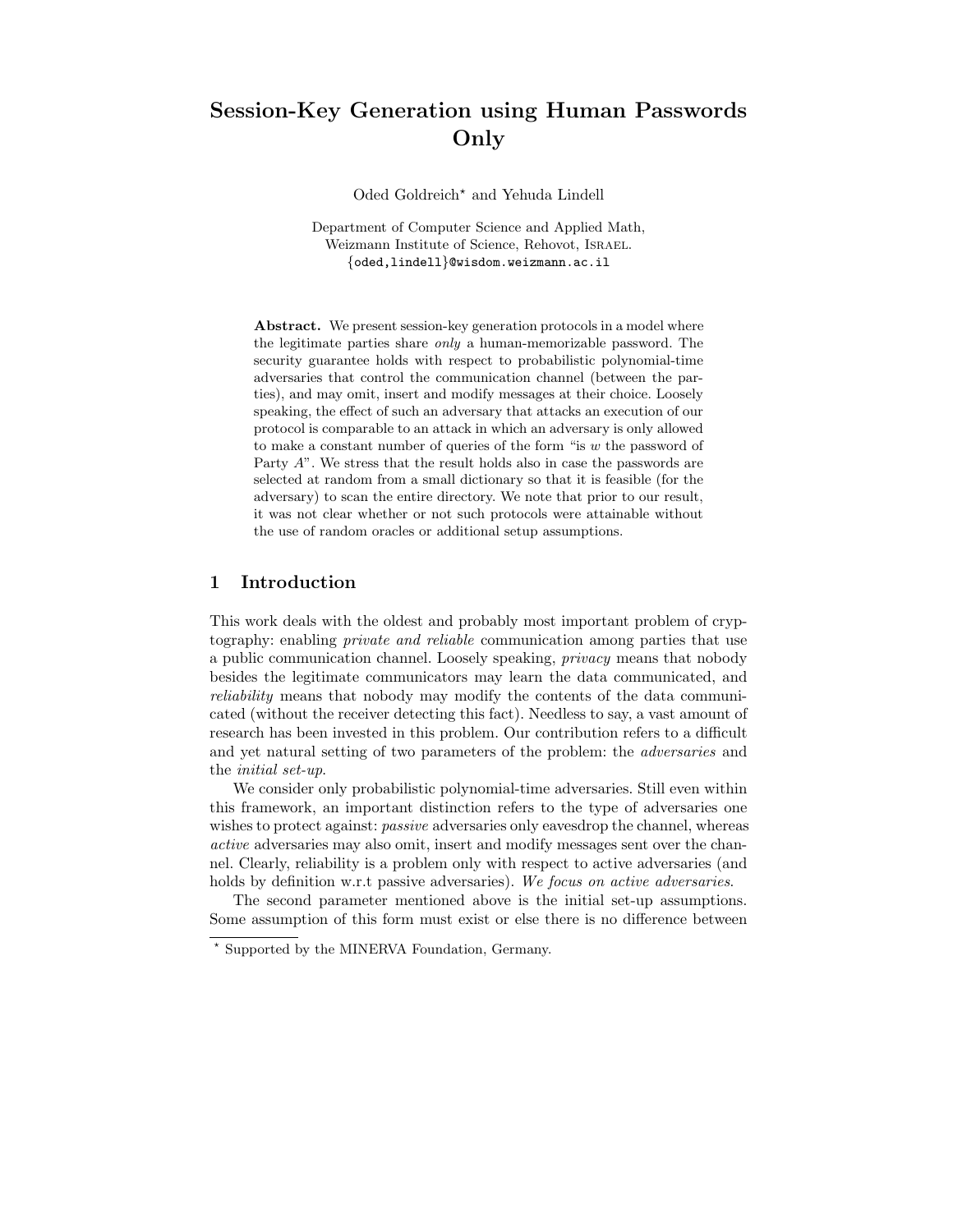the legitimate communicators, called Alice and Bob, and the adversary (which may otherwise initiate a conversation with Alice pretending to be Bob). We list some popular initial set-up assumptions and briefly discuss what is known about them.

Public-key infrastructure: Here one assumes that each party has generated a secret-key and deposited a corresponding public-key with some trusted  $s$ erver(s). The latter server(s) may be accessed at any time by any user.

It is easy to establish private and reliable communication in this model (cf. [15, 33]). (However, even in this case, one may want to establish "session keys" as discussed below.)

Shared (high-quality) secret keys: By high-quality keys we mean strings coming from distributions of high min-entropy (e.g., uniformly chosen 56 bit (or rather 192-bit) long strings, uniformly chosen 1024-bit primes, etc). Furthermore, these keys are selected by a suitable program, and cannot be memorized by humans.

In case a pair of parties shares such a key, they can conduct private and reliable communication (cf., [9, 36, 19, 4]).

Shared (low-quality) secret passwords: In contrast to high-quality keys, passwords are strings that may be easily selected, memorized and typed-in by humans. An illustrating (and simplified) example is the case in which the password is selected uniformly from a relatively small dictionary; that is, the password is uniformly distributed in  $\mathcal{D} \subset \{0,1\}^n$ , where  $|\mathcal{D}| = \text{poly}(n)$ .

Note that using such a password in the role of a cryptographic key (in schemes as mentioned above) will yield a totally insecure scheme. A more significant observation is that the adversary may try to guess the password, and initiate a conversation with Alice pretending to be Bob and using the guessed password. So nothing can prevent the adversary from successfully impersonating Bob with probability  $1/|\mathcal{D}|$ . But can we limit the adversary's success to about this much?

The latter question is the focus of this paper.

Session-keys: The problem of establishing private and reliable communication is commonly reduced to the problem of generating a secure session-key (a.k.a "authenticated key exchange"). Loosely speaking, one seeks a protocol by which Alice and Bob may agree on a key (to be used throughout the rest of the current communication session) so that this key will remain unknown to the adversary. 1 Of course, the adversary may prevent such agreement (by simply blocking all communication), but this will be detected by either Alice or Bob.

<sup>1</sup> We stress that many famous key-exchange protocols, such as the one of Diffie and Hellman [15], refer to a passive adversary. In contrast, this paper refers to active adversaries.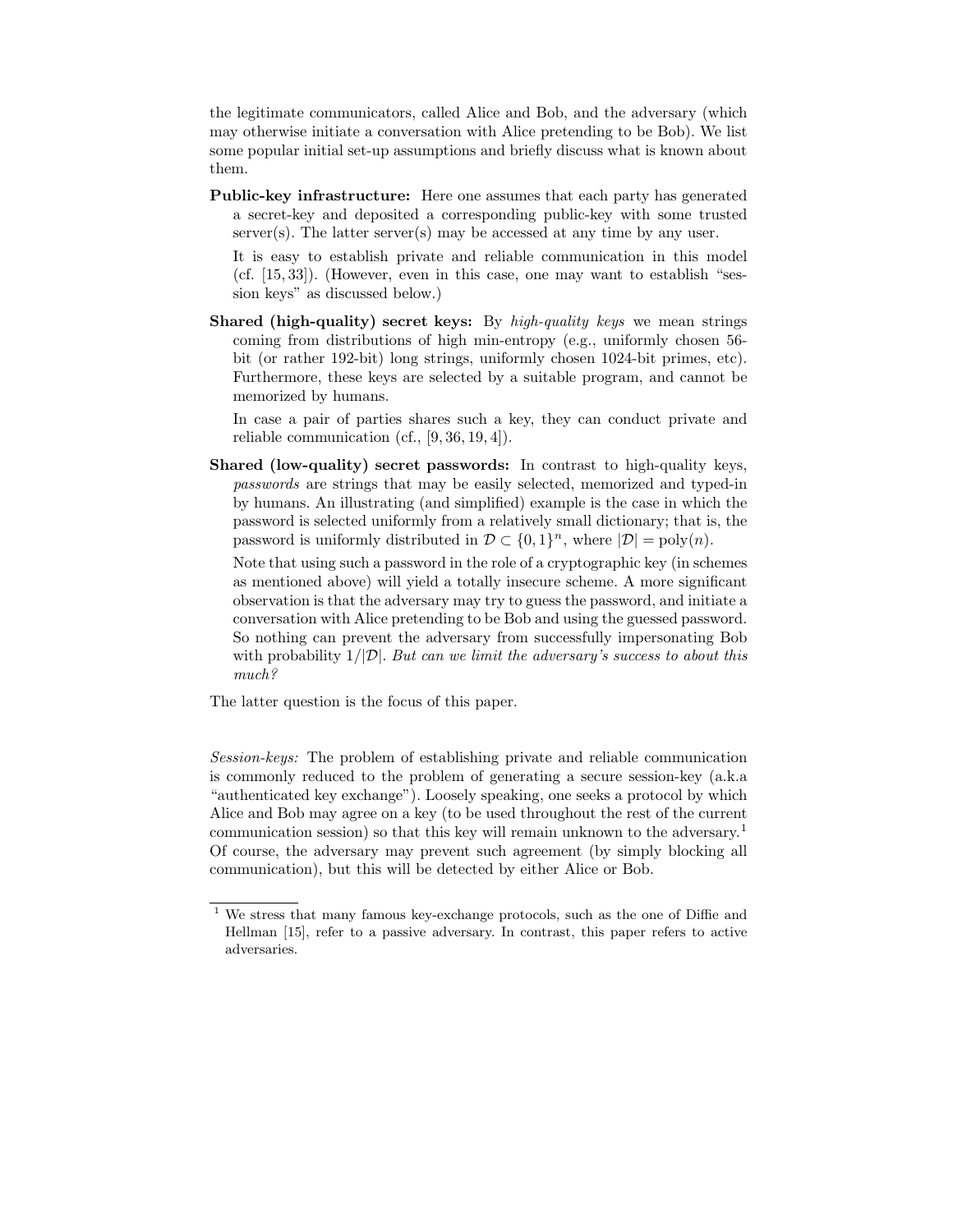#### 1.1 What security may be achieved based on passwords

Let us consider the related (although seemingly easier) task of *mutual authenti*cation. Here Alice and Bob merely want to establish that they are talking to one another. Repeating an observation made above, we note that if the adversary initiates  $m \lt |\mathcal{D}|$  instances of the mutual authentication protocol, guessing a different password in each of them, then with probability  $m/|\mathcal{D}|$  it will succeed in impersonating Alice to Bob (and furthermore find the password). The question posed above is rephrased here as follows:

Can one construct a password-based scheme in which the success probability of any probabilistic polynomial-time impersonation attack is bounded by  $O(m/|\mathcal{D}|) + \mu(n)$ , where m is the number of sessions initiated by the adversary, and  $\mu(n)$  is a negligible function in the security parameter n?

We resolve the above question in the affirmative. That is, assuming the existence of trapdoor one-way permutations, we prove that schemes as above do exist (for any D and specifically for  $|\mathcal{D}| = \text{poly}(n)$ ). Our proof is constructive. We actually provide a protocol of comparable security for the more demanding goal of authenticated session-key generation.

Password-based authenticated session-key generation: Our definition for the task of authenticated session-key generation is based on the simulation paradigm. That is, we require that a secure protocol emulates an ideal execution of a session-key generation protocol (cf. [1, 29, 12]). In such an ideal execution, a trusted third party hands identical, uniformly distributed session-keys to the honest parties. The only power given to the adversary in this ideal model is to prevent the trusted party from handing keys to one of both parties. (We stress that, in this ideal model, the adversary learns nothing of the parties' joint password or output session-key).

Next, we consider a real execution of a protocol (where there is no trusted party and the adversary has full control over the communication channel between the honest parties). In general, a protocol is said to be secure if real-model adversaries can be emulated in the ideal-model such that the output distributions are computationally indistinguishable. Since in a password-only setting the adversary can always succeed with probability  $1/|\mathcal{D}|$ , it is impossible to achieve computational indistinguishability between the real model and above-described ideal model (where the adversary has zero probability of success). Therefore, in the context of a password-only setting, an authenticated session-key generation protocol is said to be secure if the above-mentioned ideal-model emulation results in an output distribution that can be distinguished from a real execution by (a gap of) at most  $O(1/|\mathcal{D}|) + \mu(n)$ .

Main result (informally stated): Assuming the existence of trapdoor one-way permutations, there exists a secure authenticated session-key generation protocol in the password-only setting.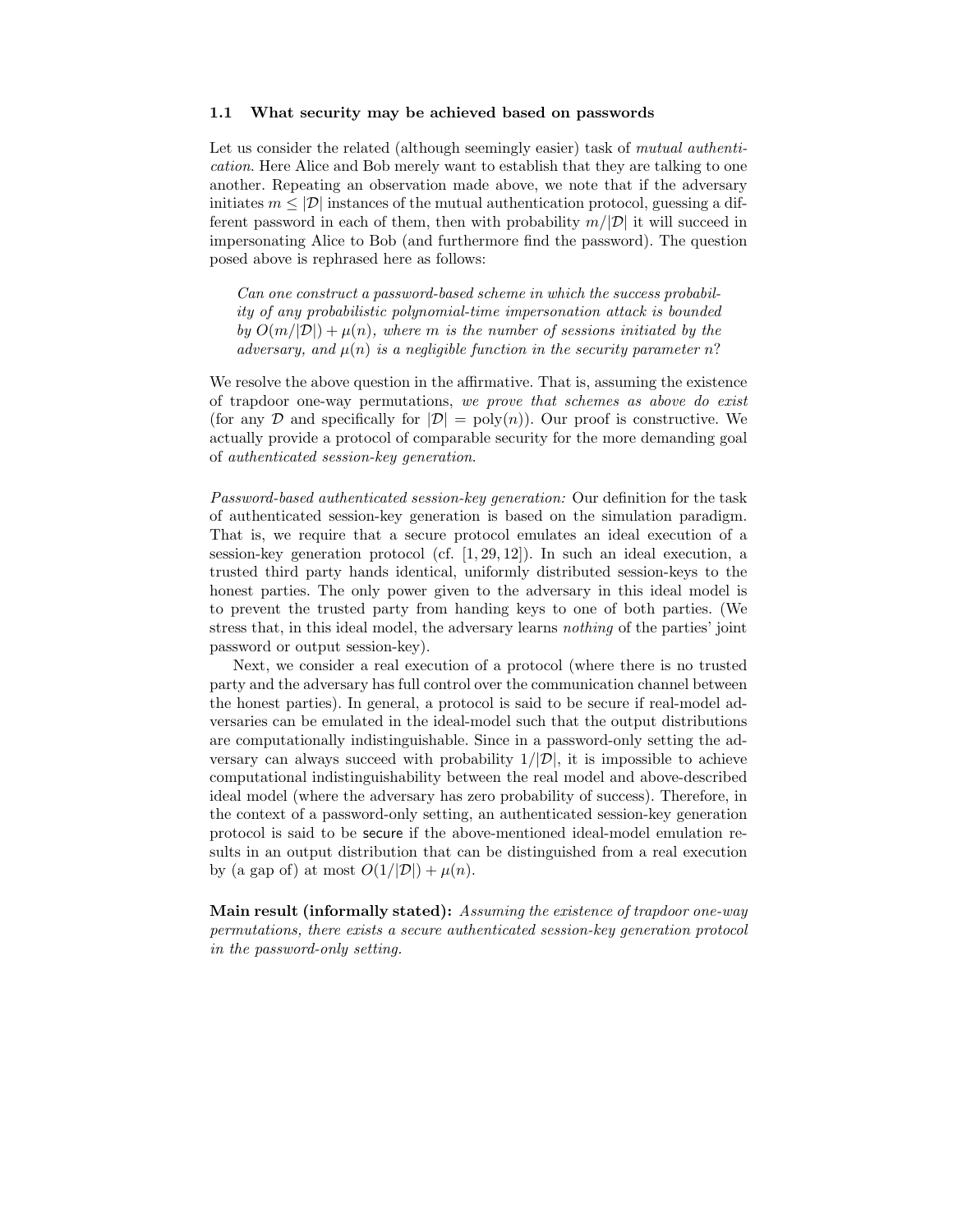The above (informal) definition implies the intuitive properties of authenticated session-key generation (e.g., security of the generated session-key and of the initial password). In particular, the output session-key can be distinguished from a random key by (a gap of) at most  $O(1/|\mathcal{D}|)+\mu(n)$ .<sup>2</sup> Similarly, the distinguishing gap between the parties' joint password and a uniformly distributed element in D is at most  $O(1/|\mathcal{D}|) + \mu(n)$ . (As we have mentioned, the fact that the adversary can distinguish with gap  $O(1/|\mathcal{D}|)$  is an inherent limitation of passwordbased security.) The parties are also guaranteed that, except with probability  $O(1/|\mathcal{D}|) + \mu(n)$ , they either end-up with the same session-key or detect that their communication has been tampered with. Our definition also implies additional desirable properties of session-key protocols such as forward secrecy and security in the case of session-key loss (or known-key attacks). Furthermore, our protocol provides improved (i.e., negligible gap) security in case the adversary only eavesdrops the communication (during the protocol execution).

We mention that a suitable level of indistinguishability (of the real and ideal executions) holds when  $m$  sessions (referring to the same password) are conducted sequentially: in this case the distinguishing gap is  $O(m/|\mathcal{D}|)+\mu(n)$  rather than  $O(1/|\mathcal{D}|) + \mu(n)$  (which again is optimal). This holds also when any (polynomial) number of *other sessions w.r.t independently distributed passwords* are conducted concurrently to the above m sessions.

Caveat: Our protocol is proven secure only when assuming that the same pair of parties (using the same password) does not conduct several concurrent executions of the protocol. We stress that concurrent sessions of other pairs of parties (or of the same pair using a different password), are allowed. See further discussion in Sections 1.4 and 2.5.

## 1.2 Comparison to prior work

The design of secure mutual authentication and key-exchange protocols is a major effort of the applied cryptography community. In particular, much effort has been directed towards the design of password-based schemes that should withstand active attacks.<sup>3</sup> An important restricted case of the mutual authentication

<sup>&</sup>lt;sup>2</sup> This implies that when using the session-key as a key to a MAC, the probability that the adversary can generate a valid MAC-tag to a message not sent by the legitimate party is small (i.e.,  $O(1/|\mathcal{D}|)$ ). Likewise, when using the session-key for privatekey encryption, the adversary learns very little about the encrypted messages: for every partial-information function, the adversary can guess the value of the function applied to the messages with only small (i.e.,  $O(1/|\mathcal{D}|)$ ) advantage over the a-priori probability.

 $3\,$  A specific focus of this research has been on preventing *off-line dictionary attacks*. In such an off-line attack, the adversary records its view from past protocol executions and then scans the dictionary for a password consistent with this view. If checking consistency in this way is possible and the dictionary is small, then the adversary can derive the correct password. Clearly, a secure session-key generation protocol (as imformally defined above) withstands any off-line dictionary attack.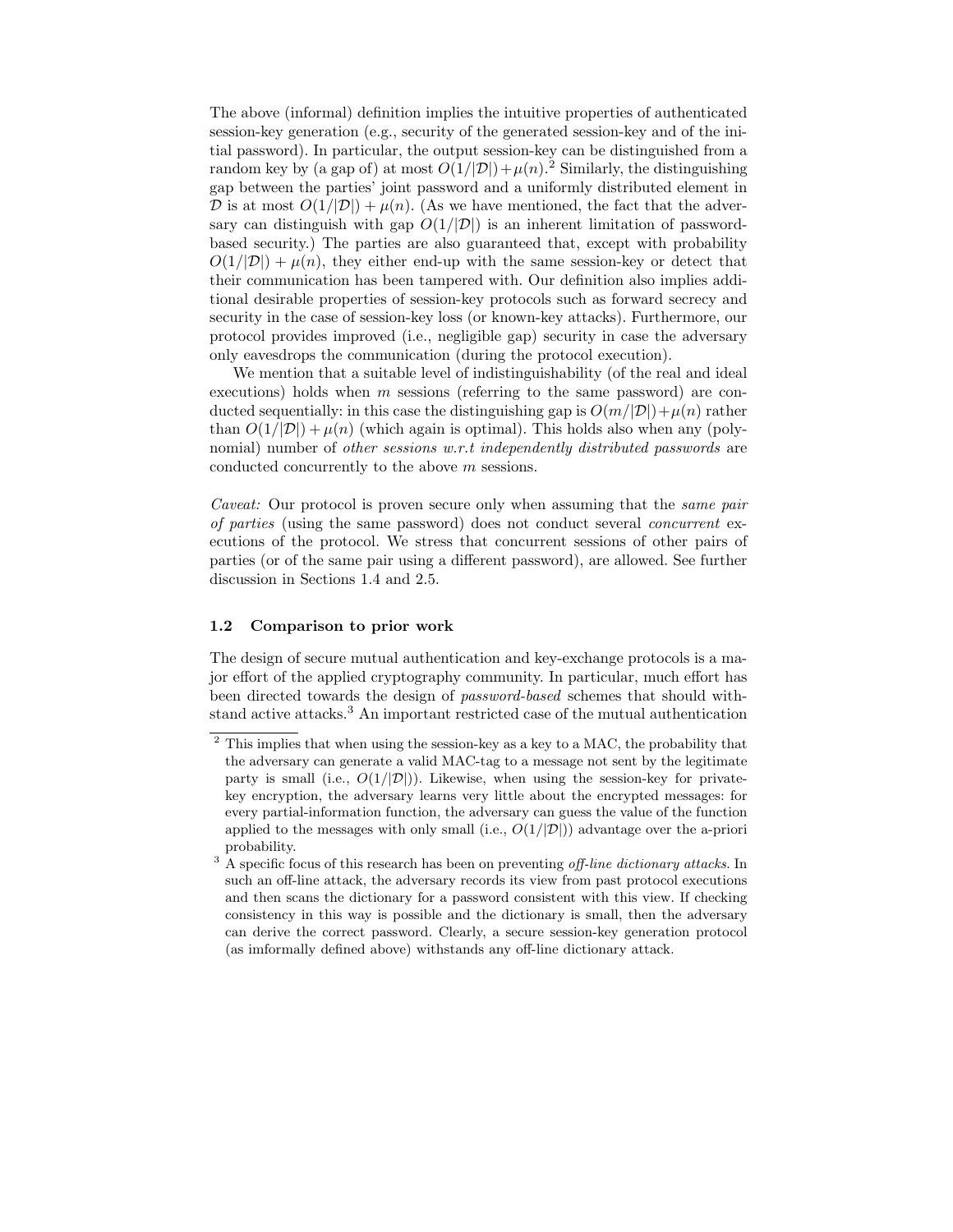problem is the asymmetric case in which a human user authenticates himself to a server in order to access some service. The design of secure access control mechanisms based only on passwords is widely recognized as a central problem of computer practice and as such has received much attention.

The first protocol suggested for password-based session-key generation was by Bellovin and Merritt [5]. This work was very influential and became the basis for much future work in this area  $[6, 34, 24, 27, 31, 35]$ . However, these protocols have not been proven secure and their conjectured security is based on mere heuristic arguments. Despite the strong need for secure password-based protocols, the problem was not treated rigorously until quite recently. For a survey of works and techniques related to password authentication, see [28, 26] (a brief survey can be found in [23]).

A first rigorous treatment of the access control problem was provided by Halevi and Krawczyk [23]. They actually considered an asymmetric hybrid model in which one party (the server) may hold a high-quality key and the other party (the human) may only hold a password. The human is also assumed to have secure access to a corresponding public-key of the server (either by reliable access to a reliable server or by keeping a "digest" of that public-key, which they call a public-password). The Halevi–Krawczyk model capitalizes on the asymmetry of the access control setting, and is inapplicable to settings in which communication has to be established between two humans (rather than a human and a server). Furthermore, requiring the human to keep the unmemorizable publicpassword (although not secretly) is undesirable even in the access control setting. Finally, we stress that the Halevi–Krawczyk model is a hybrid of the "shared-key model" and the "shared-password model" (and so their results don't apply to the "shared-password model"). Thus, it is of both theoretical and practical interest to answer the original question as posed above (i.e., without the public-password relaxation): Is it possible to implement a secure access control mechanism (and authenticated key-exchange) based only on passwords?

Positive answers to the original problem have been provided in the random oracle model. In this model, all parties are assumed to have oracle access to a totally random (universal) function [3]. Secure (password-based) access control schemes in the random oracle model were presented in [2, 11]. The common interpretation of such results is that *security is*  $\mathcal{L} \mathcal{I} \mathcal{K} \mathcal{E} \mathcal{L} \mathcal{Y}$  to hold even if the random oracle is replaced by a ("reasonable") concrete function known explicitly to all parties. We warn that this interpretation is not supported by any sound reasoning. Furthermore, as pointed out in [14], there exist protocols that are secure in the random oracle model but become insecure if the random function is replaced by any specific function (or even a function uniformly selected from any family of functions).

To summarize, this paper is the first to present session-key generation (as well as mutual authentication) protocols based only on passwords (i.e., in the shared-password model), using only standard cryptographic assumptions (e.g., the existence of trapdoor one-way permutations, which in turn follows from the intractability assumption regarding integer factorization). We stress that prior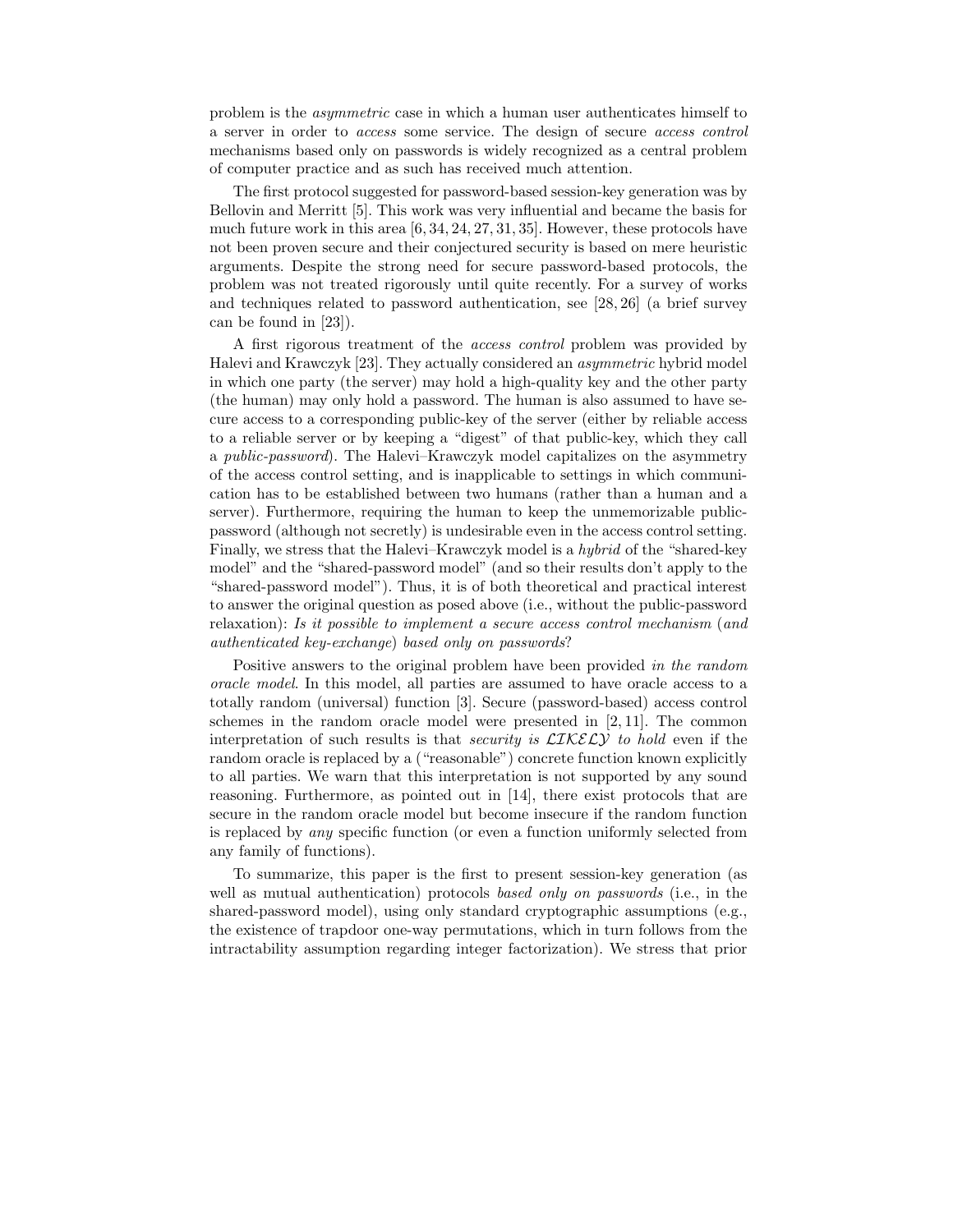to this work it was not clear whether such protocols exist at all (i.e., outside of the random oracle model).

Necessary conditions for mutual authentication: Halevi and Krawczyk [23] proved that mutual-authentication in the shared-password model implies (unauthenticated) secret-key exchange, which in turn implies one-way functions. Consequently, Boyarsky [10] pointed out that, in the shared-password model, mutualauthentication implies Oblivious Transfer.

#### 1.3 Techniques

One central idea underlying our protocol is due to Naor and Pinkas [30]. They suggested the following protocol for the case of passive adversaries, using a secure protocol for polynomial evaluation.<sup>4</sup> In order to generate a session-key, party A first chooses a random linear polynomial  $Q(\cdot)$  over a large field (which contains the dictionary of passwords). Next,  $A$  and  $B$  execute a secure polynomial evaluation in which B obtains  $Q(w)$ , where w is their joint password. The session-key is then set to equal  $Q(w)$ .

In [10] it was suggested to make the above protocol secure against active adversaries, by using non-malleable commitments. This suggestion was re-iterated to us by Moni Naor, and in fact our work grew out of his suggestion. In order to obtain a protocol secure against active adversaries, we augment the abovementioned protocol of [30] by several additional mechanisms. Indeed, we use nonmalleable commitments [16], but in addition we also use a specific zero-knowledge proof [32], ordinary commitment schemes [7], a specific pseudorandom generator (of [9, 36, 8]), and message authentication schemes (MACs). The analysis of the resulting protocol is very complicated, even when the adversary initiates a single session. As explained below, we believe that these complications are unavoidable given the current state-of-art regarding concurrent execution of protocols.

Although not explicit in the problem statement, the problem we deal with actually concerns concurrent executions of a protocol. Even in case the adversary attacks a single session among two legitimate parties, its ability to modify messages means that it may actually conduct two concurrent executions of the protocol (one with each party).<sup>5</sup> Concurrent executions of some protocols were analyzed in the past, but these were relatively simple protocols. Although the high-level structure of our protocol can be simply stated in terms of a small number of modules, the currently known implementations of some of these modules are quite complex. Furthermore, these implementations are NOT known to be secure when two copies are executed concurrently. Thus, at the current state

<sup>&</sup>lt;sup>4</sup> In the polynomial evaluation functionality, party A has a polynomial  $Q(\cdot)$  over some finite field and Party  $B$  has an element  $x$  of the field. The evaluation is such that A learns nothing, and B learns  $Q(x)$ ; i.e., the functionality is defined by  $(Q, x) \mapsto$  $(\lambda, Q(x)).$ 

<sup>&</sup>lt;sup>5</sup> Specifically, the adversary may execute the protocol with Alice while claiming to be Bob, concurrently to executing the protocol with Bob while claiming to be Alice, where these two executions refer to the same joint Alice–Bob password.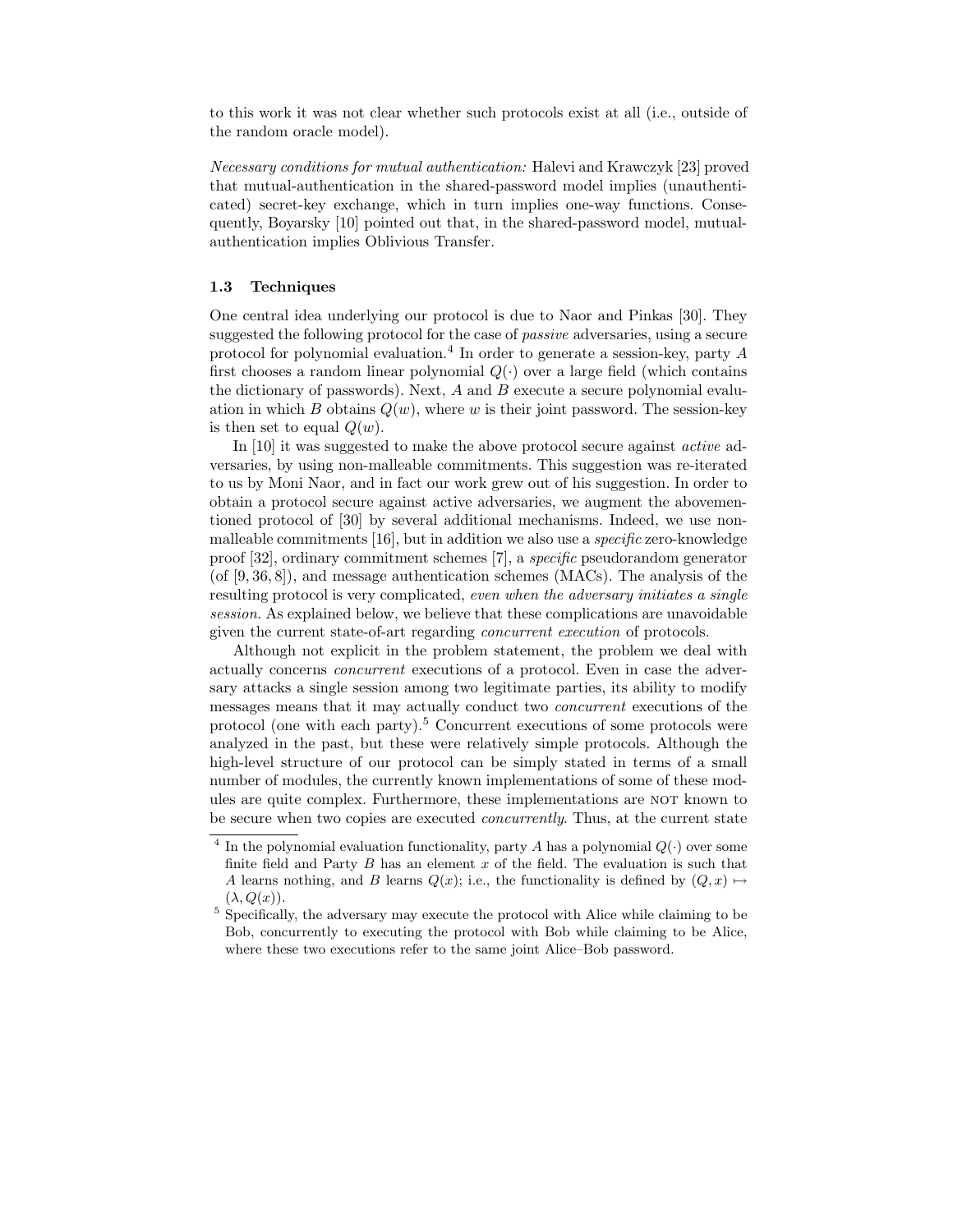of affairs, the analysis cannot proceed by applying some composition theorems to (two-party) protocols satisfying some concurrent-security properties (because suitable concurrently-secure protocols and composition theorems are currently unknown). Instead, we have to analyze our protocol directly. We do so by reducing the analysis of (two concurrent executions of) our protocol to the analysis of non-concurrent executions of related protocols. Specifically, we show how a successful adversary in the concurrent setting contradicts the security requirements in the non-concurrent setting. Such "reductions" are performed several times, each time establishing some property of the original protocol. Typically, the property refers to one of the two concurrent executions, and it is shown to hold even if the adversary is given some secrets of the legitimate party in the second execution. This is done by giving these secrets to the adversary, enabling him to effectively emulate the second execution internally. Thus, only the first execution remains and the relevant property is proven (in this standard non-concurrent setting). See Section 4 for an illustration of some of these proof techniques.

## 1.4 Discussion

We view our work as a theoretical study of the *very possibility* of achieving private and reliable communication among parties that share only a secret (lowquality) password and communicate over a channel that is controlled by an active adversary. Our main result is a demonstration of the feasibility of this task. That is, we demonstrate the feasibility of performing session-key generation based only on (low-quality) passwords. Doing so, this work is merely the first (rigorous) step in a research project directed towards providing a good solution to this practical problem. We discuss two aspects of this project that require further study.

Concurrent executions: Our protocol is proven secure only when the same pair of parties (using the same password) does not conduct several concurrent executions of the protocol. (We do allow concurrent executions that use different passwords.) Thus, actual use of our protocol requires a mechanism for ensuring that the same password is never used in concurrent executions. A simple mechanism enforcing the above is to disallow a party to enter an execution with a particular password if less than  $\Delta$  units of time have passed since a previous execution with the same password. Furthermore, an execution must be completed within  $\Delta$  units of time; that is, if  $\Delta$  time units have elapsed then the execution is suspended. See Section 2.5 for further details. Indeed, it is desirable not to employ such a timing mechanism, and to prove that security holds also when many executions are conducted concurrently using the same password.

Efficiency: It is indeed desirable to have more efficient protocols than the one presented here. Some of our techniques may be useful towards this goal.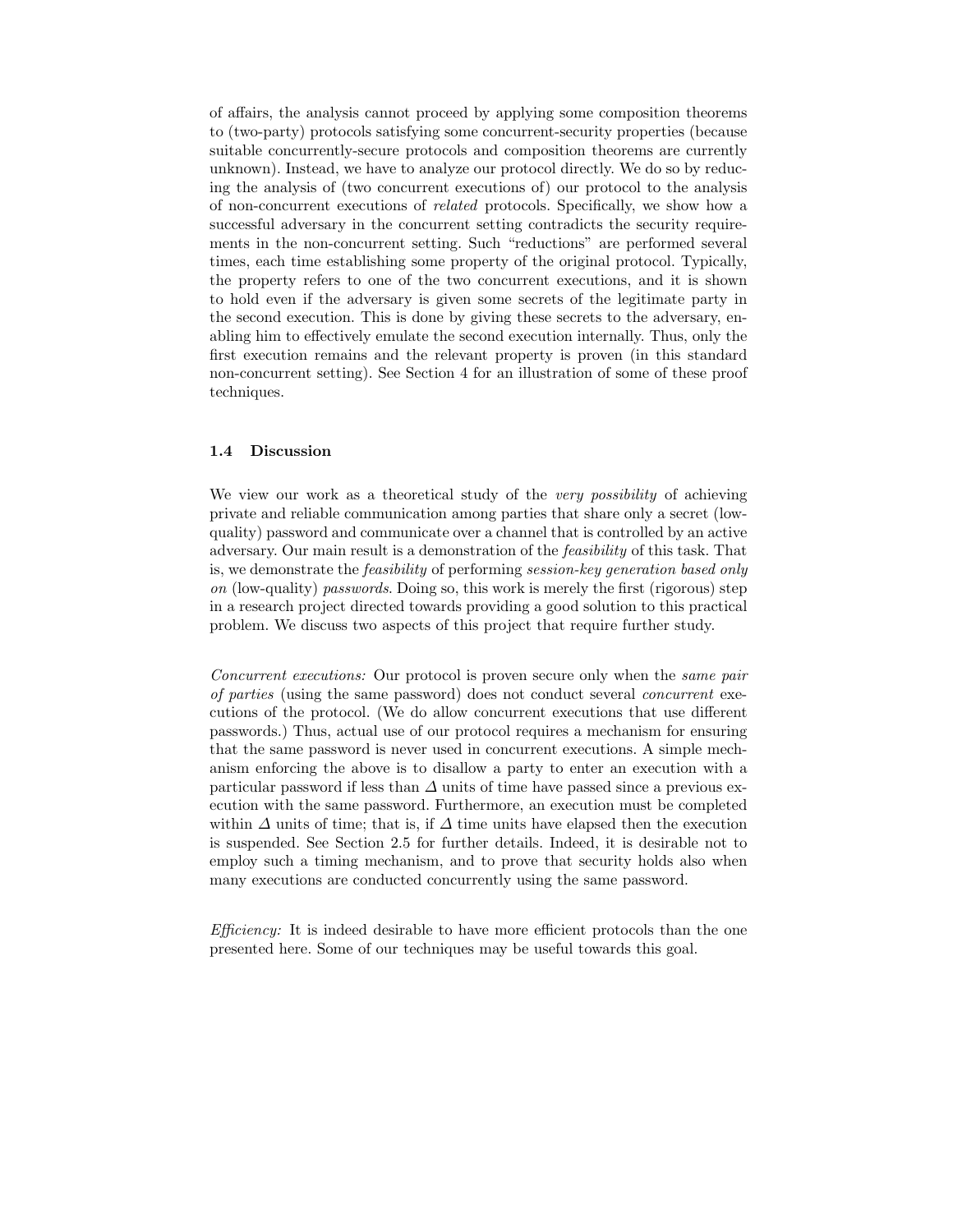# 1.5 Independent work

Independently of our work, Katz, Ostrovsky and Yung [25] presented a protocol for session-key generation based on passwords. Their protocol is incomparable to ours. On one hand, their protocol uses a stronger set-up assumption (i.e., public parameters selected by a trusted party), and a seemingly stronger intractability assumption (i.e., the Decisional Diffie-Hellman). On the other hand, their protocol seems practical and is secure in an unrestricted concurrent setting. Recall that the thrust of our work is in demonstrating the feasibility of performing session-key generation based on passwords only (i.e., without any additional set-up assumptions).

# 2 Formal Setting

In this section we present notation and definitions that are specific to our setting, culminating in a definition of Authenticated Session-Key Generation. Given these, we state our main result.

## 2.1 Basic Notations

Typically, C denotes the channel (probabilistic polynomial-time adversary) via which parties A and B communicate. We adopt the notation of Bellare and Rogaway  $|4|$  and model the communication by giving C oracle access to A and B. We stress that, as in [4], these oracles have memory and model parties who participate in a session-key generation protocol. Unlike in  $[4]$ , when A and B share a single password, C has oracle access to only a single copy of each party. We denote by  $C^{A(x),B(y)}(\sigma)$ , an execution of C (with auxiliary input  $\sigma$ ) when it communicates with A and B, holding respective inputs x and y. Channel  $C$ 's output from this execution is denoted by **output** $(C^{A(x),B(y)}(\sigma))$ .

The password dictionary is denoted by  $\mathcal{D} \subseteq \{0,1\}^n$ , and is fixed for the entire discussion. We let  $\epsilon = \frac{1}{|D|}$ . We denote by  $U_n$  the uniform distribution over strings of length n. For a set S, we denote  $x \in_R S$  when x is chosen uniformly from S. We use "ppt" as shorthand for probabilistic polynomial time. We denote an unspecified negligible function by  $\mu(n)$ . That is, for every polynomial  $p(\cdot)$ and for all sufficiently large n's,  $\mu(n) < \frac{1}{p(n)}$ . For functions f and g (defined over the integers), we denote  $f \approx g$  if  $|f(n) - g(n)| < \mu(n)$ . Finally, we denote computational indistinguishability by  $\stackrel{c}{\equiv}$ .

A security parameter  $n$  is often implicit in our notation and discussions. Thus, for example, by the notation  $\mathcal D$  for the dictionary, our intention is actually  $\mathcal D_n$ (where  $\mathcal{D}_n \subseteq \{0,1\}^n$ ). Recall that we make no assumptions regarding the size of  $\mathcal{D}_n$ , and in particular it may by polynomial in n.

# 2.2 (1 –  $\epsilon$ )-indistinguishability and pseudorandomness

Extending the standard definition of computational indistinguishability [22, 36], we define the concept of  $(1 - \epsilon)$ -indistinguishability. Two ensembles are  $(1 - \epsilon)$ -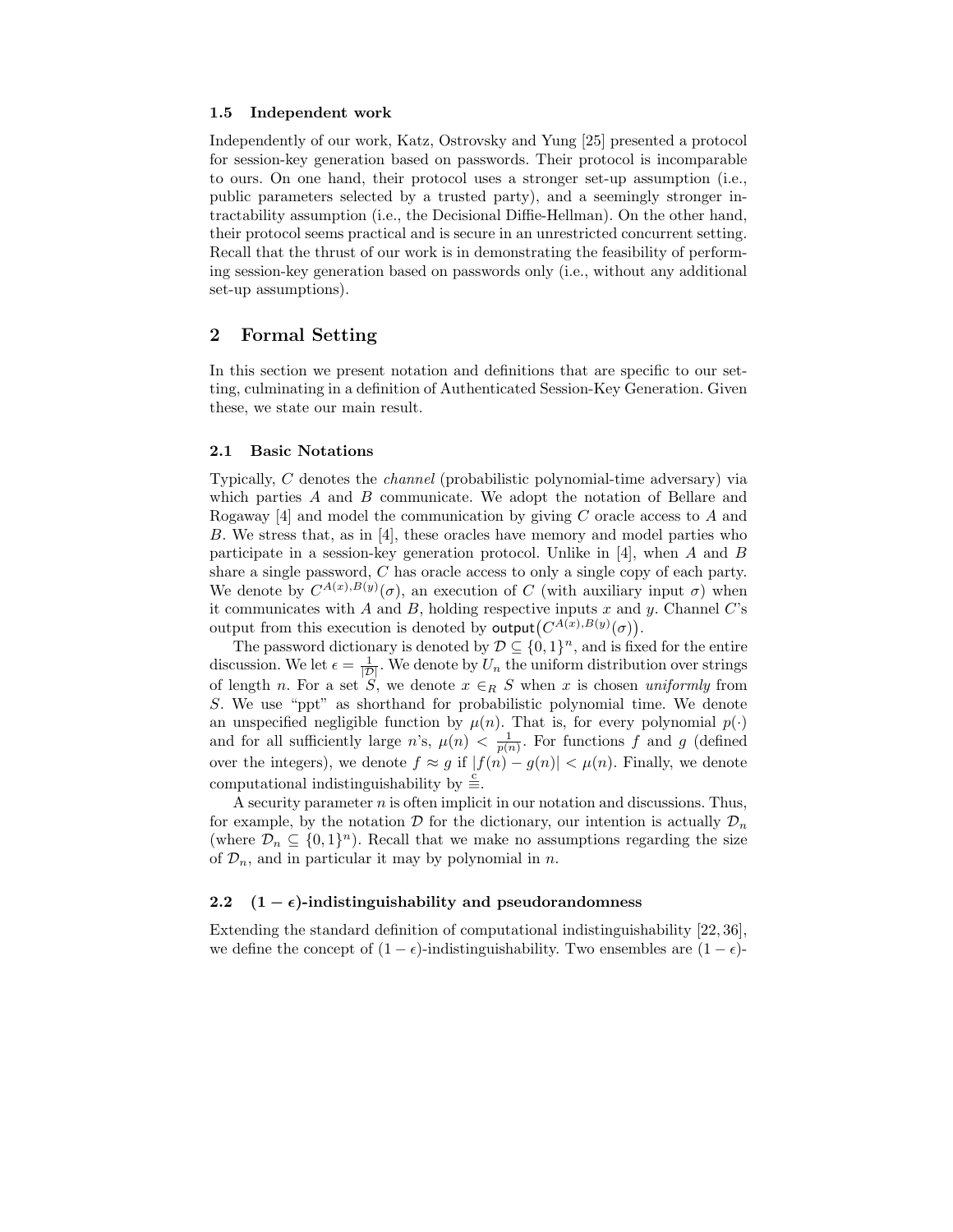indistinguishable if for every ppt machine, the probability of distinguishing between them (via a single sample) is at most negligibly greater than  $\epsilon$ . (Note that  $(1 - \epsilon)$ -indistinguishability is not preserved under multiple samples, but for efficiently constructible ensembles  $(1 - \epsilon)$ -indistinguishability implies  $(1 - me)$ indistinguishability of sequences of  $m$  samples.) Thus, computational indistinguishability coincides with 1-indistinguishability. The formal definition is as follows.

**Definition 1** ((1 −  $\epsilon$ )-indistinguishability): Let  $\epsilon$  : N → [0, 1] be a function, and let  ${X_n}_{n\in\mathbb{N}}$  and  ${Y_n}_{n\in\mathbb{N}}$  be probability ensembles, so that for any n the distribution  $X_n$  (resp.,  $Y_n$ ) ranges over strings of length polynomial in n. We say that the ensembles are  $(1 - \epsilon)$ -indistinguishable, denoted  $\{X_n\}_{n \in \mathbb{N}} \triangleq \{Y_n\}_{n \in \mathbb{N}}$ , if for every probabilistic polynomial time distinguisher D, and all auxiliary information  $z \in \{0,1\}^{\text{poly}(n)}$ 

$$
|\Pr[D(X_n, 1^n, z) = 1] - \Pr[D(Y_n, 1^n, z) = 1]| < \epsilon + \mu(n)
$$

We say that  $\{X_n\}_{n\in\mathbb{N}}$  is  $(1-\epsilon)$ -pseudorandom if it is  $(1-\epsilon)$ -indistinguishable from  ${U_n}_{n\in\mathbb{N}}$ . The definition of pseudorandom functions [19] is similarly extended to  $(1 - \epsilon)$ -pseudorandom functions.

# 2.3 Authenticated Session-Key Generation: Definition and Discussion

The problem of password-based authenticated session-key generation can be cast as a three-party functionality involving honest parties  $A$  and  $B$ , and an adversary C. Parties A and B should input their joint password and receive identical, uniformly distributed session-keys. On the other hand, the adversary  $C$  should have no output (and specifically should not obtain information on the password or output session-key). Furthermore,  $C$  should have no power to maliciously influence the outcome of the protocol (and thus, for example, cannot affect the choice of the key or cause the parties to receive different keys). However, recall that in a real execution, C controls the communication line between the (honest) parties. Thus, it can block all communication between A and B, and cause any protocol to fail. This (unavoidable) adversarial capability is modeled in the functionality by letting  $C$  input a single bit  $b$  indicating whether or not the execution is to be successful. Specifically, if  $b = 1$  (i.e., success) then both A and B receive the above-described session-key. On the other hand, if  $b = 0$  then A receives a session-key, whereas B receives a special abort symbol  $\perp$  instead.<sup>6</sup> We stress that  $C$  is given no ability to influence the outcome beyond determining this single bit (i.e., b). In conclusion, the problem of password-based session-key

 $^6$  This lack of symmetry in the definition is inherent as it is not possible to guarantee that A and B both terminate with the same "success/failure bit". For sake of simplicity, we (arbitrarily) choose to have  $A$  always receive a uniformly distributed session-key and to have B always output  $\perp$  when  $b = 0$ .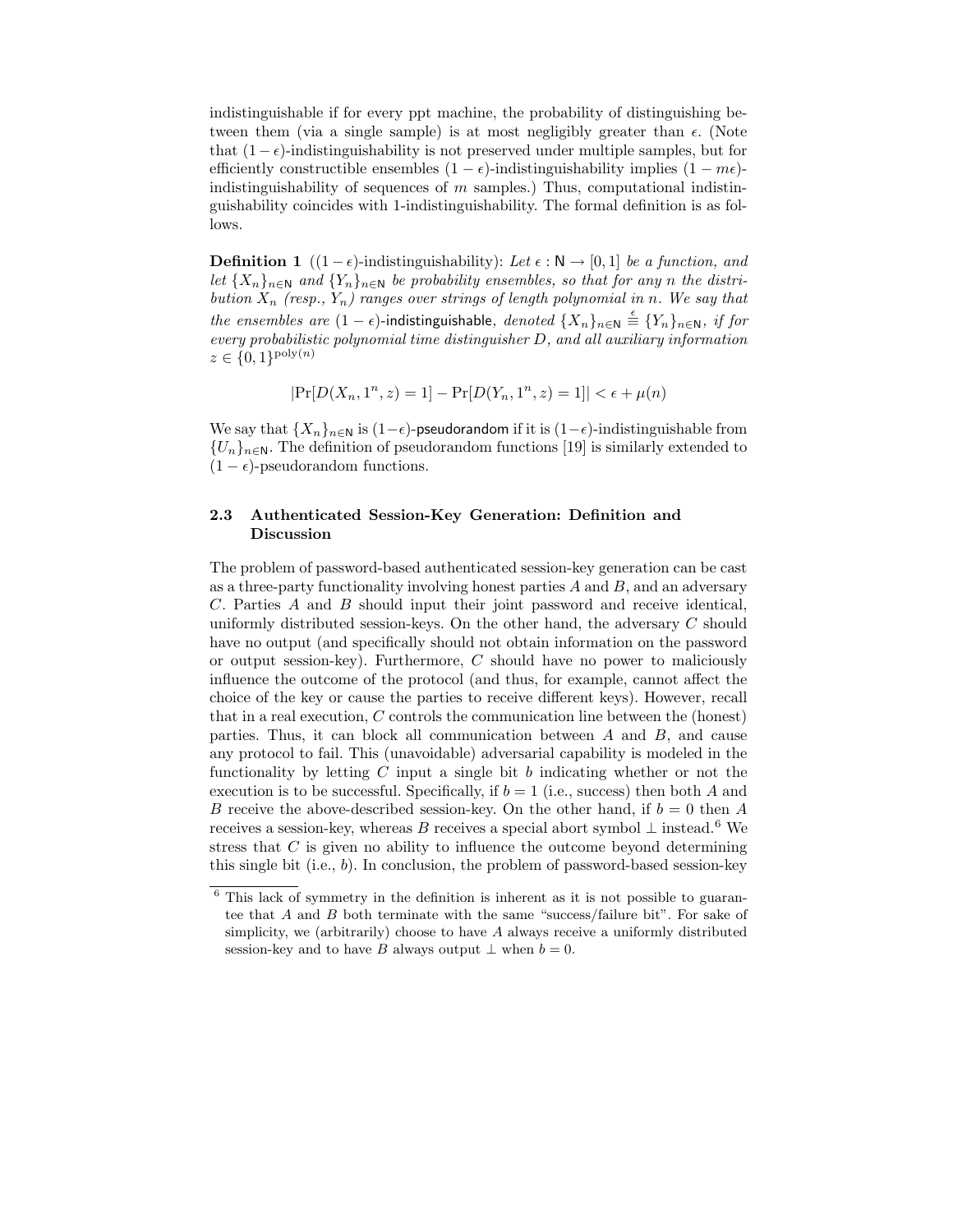generation is cast as the following three-party functionality:

$$
(w_A, w_B, b) \mapsto \begin{cases} (U_n, U_n, \lambda) & \text{if } b = 1 \text{ and } w_A = w_B, \\ (U_n, \perp, \lambda) & \text{otherwise.} \end{cases}
$$

where  $w_A$  and  $w_B$  are A and B's respective passwords.

Our definition for password-based authenticated session-key generation is based on the "simulation paradigm" (cf.  $[1, 29, 12]$ ). That is, we require a secure protocol to emulate an ideal execution of the above session-key generation functionality. In such an ideal execution, communication is via a trusted third party who receives the parties inputs and (honestly) returns to each party its output, as designated by the functionality.

An important observation in the context of password-based security is that, in a real execution, an adversary can always attempt impersonation by simply guessing the secret password and participating in the protocol, claiming to be one of the parties. If the adversary's guess is correct, then impersonation always succeeds (and, for example, the adversary knows the generated session-key). Furthermore, by executing the protocol with one of the parties, the adversary can verify whether or not its guess is correct, and thus can learn information about the password (e.g., it can rule out an incorrect guess from the list of possible passwords). Since the dictionary may be small, this information learned by the adversary in a protocol execution may not be negligible at all. Thus, we cannot hope to obtain a protocol that emulates an ideal-model execution (in which C learns *nothing*) up to computational indistinguishability. Rather, the inherent limitation of password-based security is accounted for by (only) requiring that a real execution can be simulated in the ideal model such that the output distributions (in the ideal and real models) are  $(1-O(\epsilon))$ -indistinguishable (rather than 1-indistinguishable), where (as defined above)  $\epsilon = 1/|\mathcal{D}|$ .

We note that the above limitation applies only to active adversaries who control the communication channel. Therefore, in the case of a passive (eavesdropping) adversary, we demand that the ideal and real model distributions be computationally indistinguishable (and not just  $(1 - O(\epsilon))$ -indistinguishable). We now define the ideal and real models and present the formal definition of security.

The ideal model: Let  $\hat{A}$  and  $\hat{B}$  be honest parties and let  $\hat{C}$  be any ppt idealmodel adversary (with arbitrary auxiliary input  $\sigma$ ). An ideal-model execution proceeds in the following phases:

Initialization: A password  $w \in_R \mathcal{D}$  is uniformly chosen from the dictionary and given to both  $\hat{A}$  and  $\hat{B}$ .

- Sending inputs to trusted party:  $\hat{A}$  and  $\hat{B}$  both send the trusted party the password they have received in the initialization stage. The adversary  $\ddot{C}$  sends either 1 (denoting a successful protocol execution) or 0 (denoting a failed protocol execution).
- The trusted party answers all parties: In the case  $\hat{C}$  sends 1, the trusted party chooses a uniformly distributed string  $k \in_R \{0,1\}^n$  and sends k to both  $\hat{A}$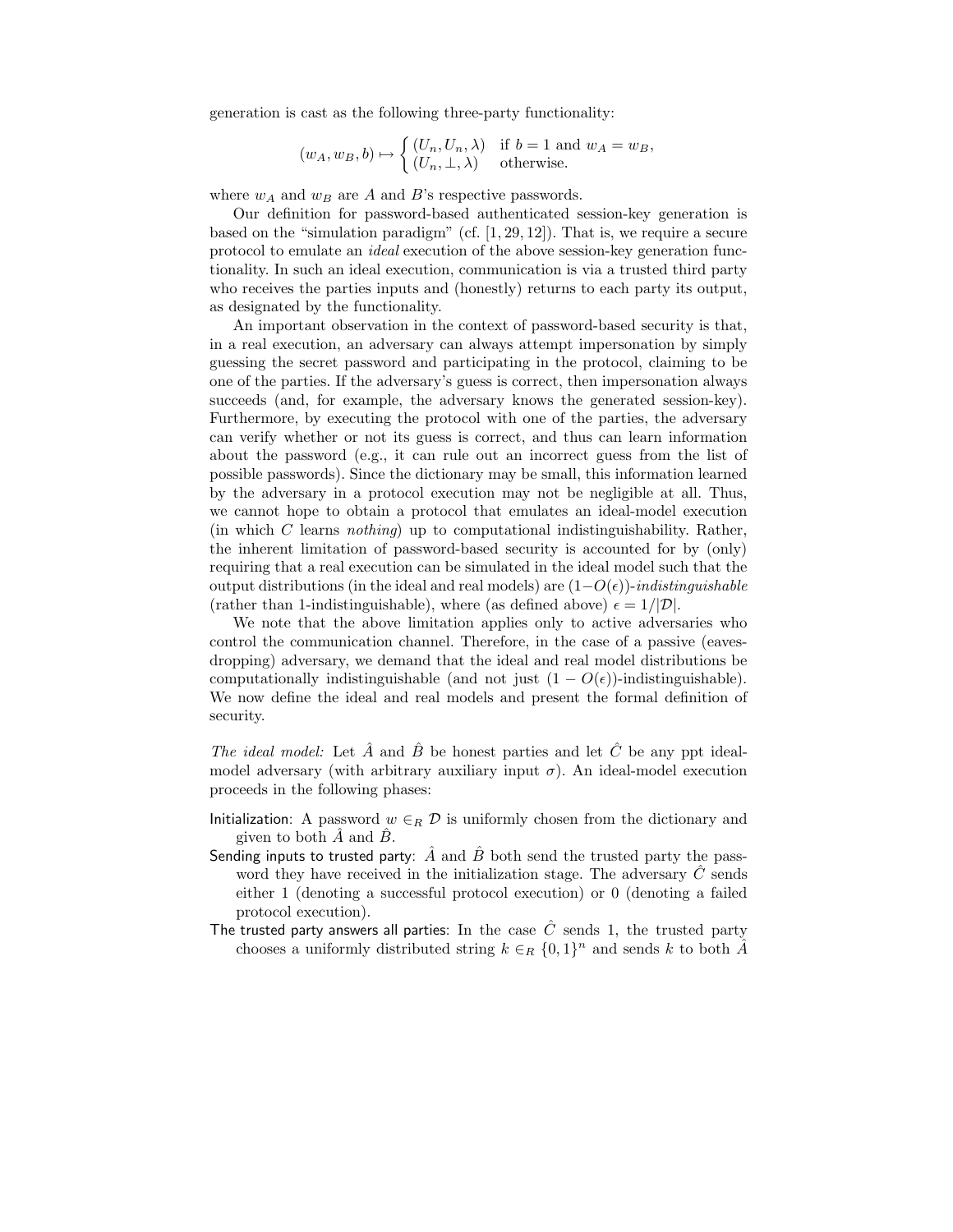and  $\hat{B}$ . In the case  $\hat{C}$  sends 0, the trusted party sends  $k \in_R \{0,1\}^n$  to  $\hat{A}$  and  $\perp$  to  $\hat{B}$ . In both cases,  $\hat{C}$  receives no output.<sup>7</sup>

The ideal distribution is defined as follows:

ideal $_{\hat{C}}(\mathcal{D}, \sigma) \stackrel{\rm def}{=} (w, \operatorname{output}(\hat{A}), \operatorname{output}(\hat{B}), \operatorname{output}(\hat{C}(\sigma)))$ 

where  $w \in_R \mathcal{D}$  is the input given to  $\hat{A}$  and  $\hat{B}$  in the initialization phase. Thus,

$$
\mathsf{ideal}_{\hat{C}}(\mathcal{D}, \sigma) = \left\{ \begin{matrix} (w, U_n, U_n, \mathsf{output}(\hat{C}(\sigma))) & \text{if } \mathsf{send}(\hat{C}(\sigma)) = 1, \\ (w, U_n, \bot, \mathsf{output}(\hat{C}(\sigma))) & \text{otherwise.} \end{matrix} \right.
$$

where send $(\hat{C}(\sigma))$  denotes the value sent by  $\hat{C}$  (to the trusted party), on auxiliary input  $\sigma$ .

The real model: Let A and B be honest parties and let C be any ppt realmodel adversary with arbitrary auxiliary input  $\sigma$ . As in the ideal model, the real model begins with an initialization stage in which both  $A$  and  $B$  receive an identical, uniformly distributed password  $w \in_R \mathcal{D}$ . Then, the protocol is executed with A and B communicating via  $C<sup>8</sup>$ . The execution of this protocol is denoted  $C^{A(w),B(w)}(\sigma)$  and we augment  $C$ 's view with the accept/reject decision bits of A and B (this decision bit denotes whether a party's private output is a session-key or  $\perp$ ). This formal requirement is necessary, since in practice this information can be implicitly understood from whether or not the parties continue communication after the session-key generation protocol has terminated. (We note that in our specific formulation, A always accepts and thus it is only necessary to provide  $C$  with the decision-bit output by  $B$ .) The real distribution is defined as follows:

$$
\mathsf{real}_C(\mathcal{D}, \sigma) \stackrel{\text{def}}{=} (w, \text{output}(A), \text{output}(B), \text{output}(C^{A(w), B(w)}(\sigma)))
$$

where  $w \in_R \mathcal{D}$  is the input given to A and B in the initialization phase.

The definition of security: Loosely speaking, the definition requires that a secure protocol (in the real model) emulates the ideal model (in which a trusted party participates). This is formulated by saying that adversaries in the ideal model are able to simulate the execution of a real protocol, so that the input/output distribution of the simulation is  $(1 - O(\epsilon))$ -indistinguishable from in a real execution. We further require that passive adversaries can be simulated in the ideal-model

Since  $\hat{A}$  and  $\hat{B}$  are always honest, we need not deal with the case that they hand the trusted third party different passwords.

 $8$  We stress that there is a fundamental difference between the real model as defined here and as defined in standard multi-party computation. Here, the parties A and B do not have the capability of communicating directly with each other. Rather, A can only communicate with C and likewise for B. This is in contrast to standard multi-party computation where all parties have direct communication links or where a broadcast channel is used.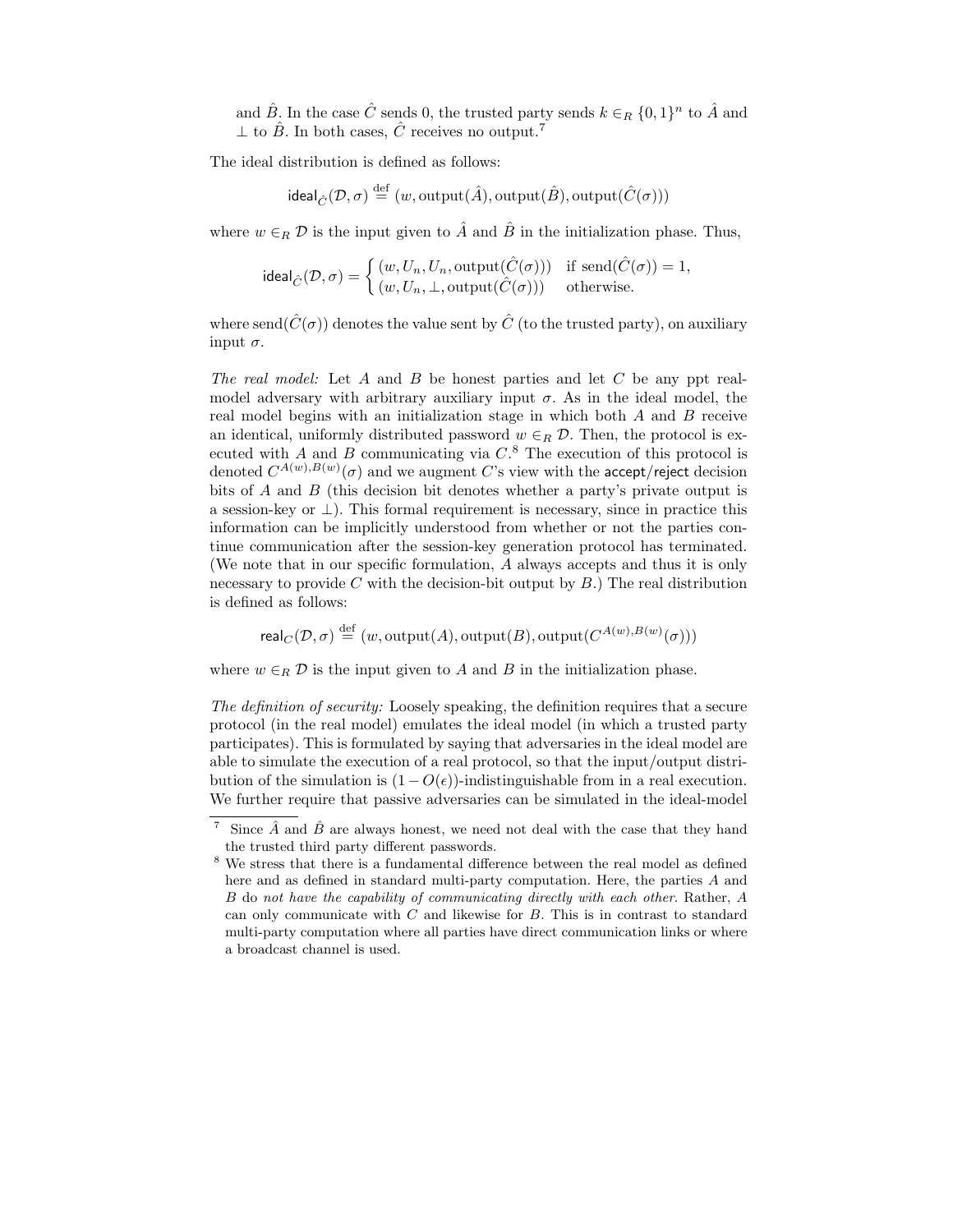so that the output distributions are computationally indistinguishable (and not just  $(1 - O(ε))$ -indistinguishable).<sup>9</sup>

Definition 2 (password-based authenticated session-key generation): A protocol for password-based authenticated session-key generation is secure if the following two requirements hold:

1. Passive adversaries: For every ppt real-model passive adversary  $C$  there exists a ppt ideal-model adversary  $\hat{C}$  such that for every dictionary  $\mathcal{D} \subseteq \{0,1\}^n$  and every auxiliary input  $\sigma \in \{0,1\}^{\text{poly}(n)}$ 

$$
\big\{\mathsf{ideal}_{\hat{C}}(\mathcal{D},\sigma)\big\}_{\mathcal{D},\sigma} \stackrel{\text{c}}{=} \{\mathsf{real}_C(\mathcal{D},\sigma)\}_{\mathcal{D},\sigma}
$$

2. Arbitrary (active) adversaries: For every ppt real-model adversary  $C$  there exists a ppt ideal-model adversary C such that for every dictionary  $\mathcal{D} \subseteq$  $\{0,1\}^n$  and every auxiliary input  $\sigma \in \{0,1\}^{\text{poly}(n)}$ 

$$
\big\{\mathsf{ideal}_{\hat{C}}(\mathcal{D},\sigma)\big\}_{\mathcal{D},\sigma} \overset{O(\epsilon)}{\equiv} \{\mathsf{real}_C(\mathcal{D},\sigma)\}_{\mathcal{D},\sigma}
$$

where  $\epsilon \stackrel{\text{def}}{=} \frac{1}{|D|}$ . We stress that the constant in  $O(\epsilon)$  is a universal one.

Properties of Definition 2: Definition 2 asserts that the joint input/output distribution from a real execution is at most " $O(\epsilon)$ -far" from an ideal execution in which the adversary learns nothing (and has no influence on the output except to cause  $B$  to reject). This immediately implies that the output session-key is  $(1 - O(\epsilon))$ -pseudorandom (which, as we have mentioned, is the best possible for password-based key generation). Thus, if such a key is used for encryption then for any (partial information) predicate  $P$ , the probability that an adversary learns  $P(m)$  given the ciphertext  $E(m)$  is at most  $O(\epsilon) + \mu(n)$  greater than the a-priori probability (when the adversary is not given  $E(m)$ ). Likewise, if the key is used for a message authentication code (MAC), then the probability that an adversary can generate a correct MAC-tag on a message not sent by A or B is at most negligibly greater than  $O(\epsilon)$ . We stress that the security of the output session-key does not deteriorate with its usage; that is, it can be used for polynomially-many encryptions or MACs and the security remains  $O(\epsilon)$ . Another important property of Definition 2 is that, except with probability  $O(\epsilon)$ , (either one party detects failure or) both parties terminate with the same session-key.

Definition 2 also implies that the password used remains  $(1-O(\epsilon))$ -indistinguishable from a randomly chosen (new) password  $\tilde{w} \in_R \mathcal{D}$ . (This can be seen from the fact that in the ideal model, the adversary learns nothing of the password  $w$ . which is part of the ideal distribution.) In particular, this implies that a secure

<sup>&</sup>lt;sup>9</sup> A passive adversary is one that does not modify, omit or insert any messages sent between A or B. That is, it can only eavesdrop and thus is limited to analyzing the transcript of a protocol execution between two honest parties. Passive adversaries are also referred to as semi-honest in the literature (e.g., in [21]).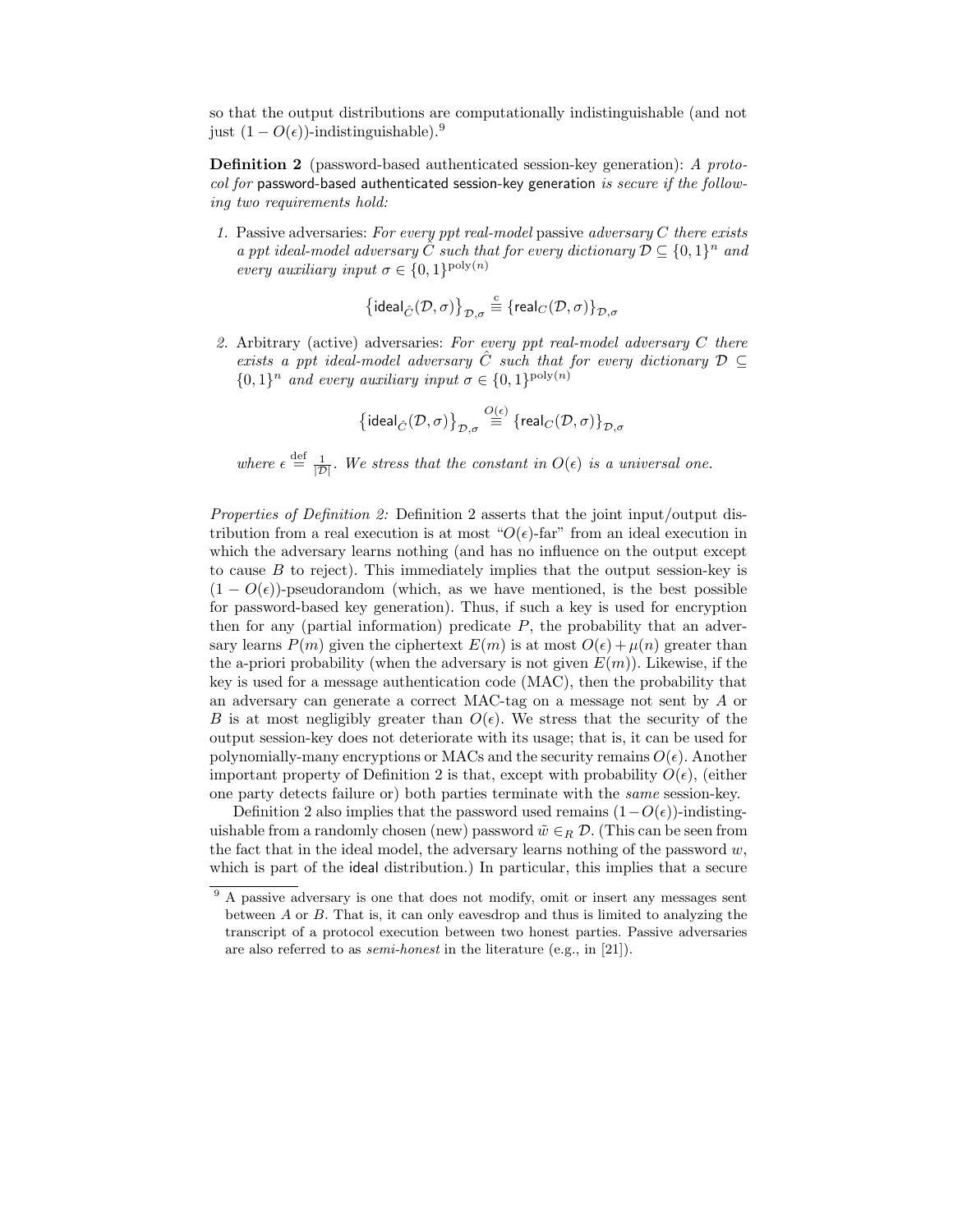protocol is resistant to offline dictionary attacks (whereby an adversary scans the dictionary in search of a password that is "consistent" with its view of a protocol execution).

Other desirable properties of session-key protocols are also guaranteed by Definition 2. Specifically, we mention forward secrecy and security in the face of loss of session-keys (also known as known-key attacks). Forward secrecy states that the session-key remains secure even if the password is revealed after the protocol execution. Analogously, security in the face of loss of session-keys means that the password and the current session-key maintain their security even if prior session-keys are revealed. These properties are immediately implied by the fact that, in the ideal-model, there is no dependence between the session-key and the password and between session-keys from different sessions. Thus, learning the password does not compromise the security of the session-key and visa versa.<sup>10</sup>

An additional property that is desirable is that of intrusion detection. That is, if the adversary modifies any message sent in a session, then with probability at least  $(1 - O(\epsilon))$  this is detected and at least one party rejects. This property is not guaranteed by Definition 2 itself; however, it does hold for our protocol. Combining this with Item 1 of Definition 2 (i.e., the requirement regarding passive adversaries), we conclude that in order for  $C$  to take advantage of its ability to learn " $O(\epsilon)$ -information" C must expose itself to the danger of being detected with probability  $1 - O(\epsilon)$ .

Finally, we observe that the above definition also enables mutual-authentication. This is because A's output session-key is always  $(1-O(\epsilon))$ -pseudorandom to the adversary. As this key is secret, it can be used for explicit authentication via a (mutual) challenge/response protocol.<sup>11</sup> By adding such a step to any secure session-key protocol, we obtain explicit mutual-authentication.

Augmenting the definition: Although Definition 2 seems to capture all that is desired from authenticated session-key generation, there is a subtlety that it fails to address (as pointed out by Rackoff to the authors of [4]). The issue is that the two parties do not necesssarily terminate the session-key generation protocol simultaneously, and so one party may terminate the protocol and start using the session-key while the other party is still executing instructions of the session-key generation protocol (i.e., determining its last message). In this extended abstract, we note only that Definition 2 can be augmented to deal with this issue, and that our protocol is secure also with respect to the augmented definition. A full treatment of this issue is provided in the full version of the paper.

 $^{\rm 10}$  The independence of session-keys from different sessions relates to the multi-session case, which is discussed in Section 2.5. For now, it is enough to note that the protocol behaves as expected in that after t executions of the real protocol, the password along with the outputs from all t sessions are  $(1 - O(t\epsilon))$ -indistinguishable from t ideal executions.

<sup>&</sup>lt;sup>11</sup> It is easy to show that such a key can be used directly to obtain a  $(1 - O(\epsilon))$ pseudorandom function, which can then be used in a standard challenge/response protocol.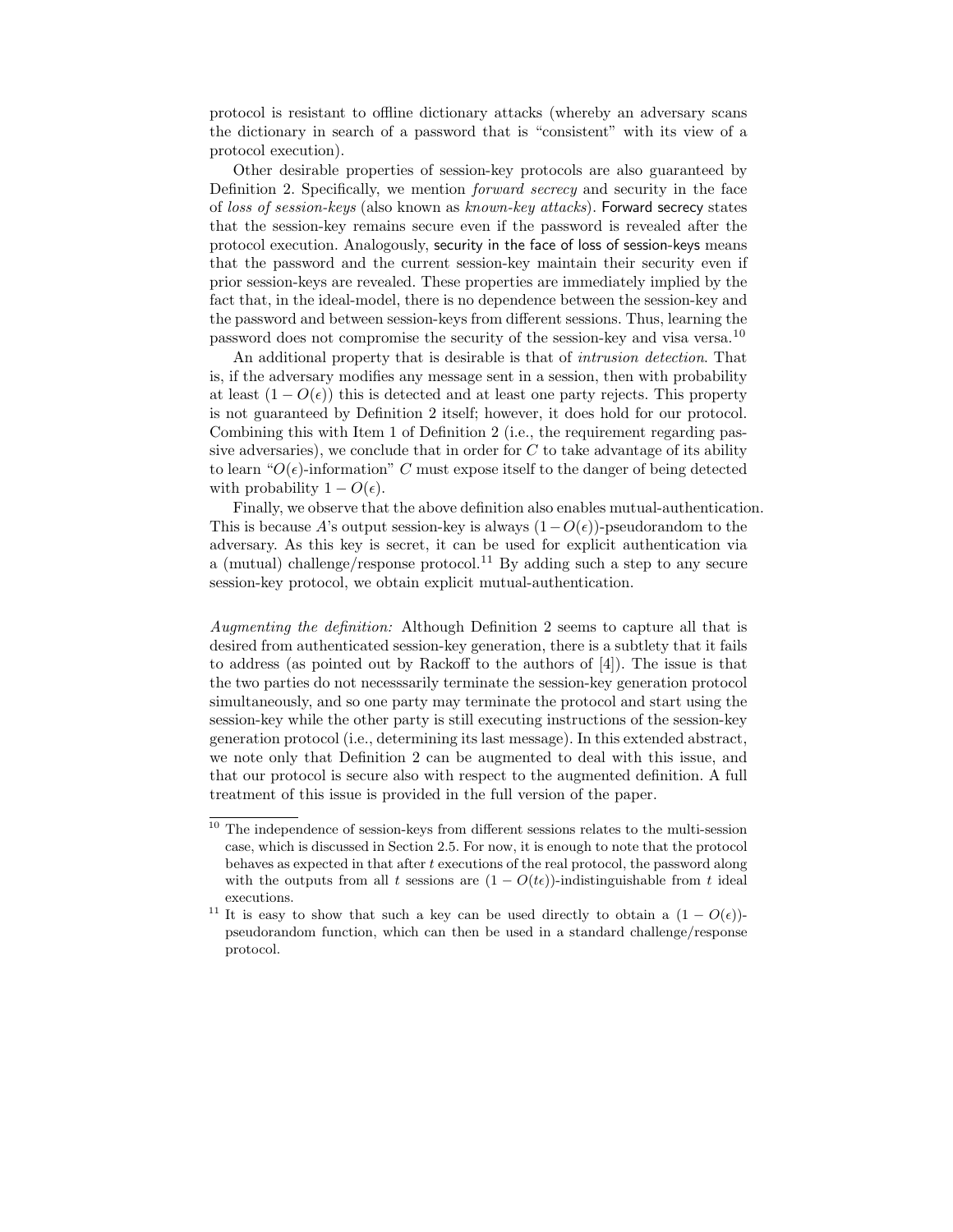## 2.4 Our Main Result

Given Definition 2, we can now formally state our main result.

Theorem 3 Assuming the existence of trapdoor permutations, there exist secure protocols for password-based authenticated session-key generation.

#### 2.5 Multi-Session Security

The definition above relates to two parties executing a session-key generation protocol once. Clearly, we are interested in the more general case where many different parties run the protocol any number of times. It turns out that any protocol that is secure for a single invocation between two parties (i.e., as in Definition 2), is secure in the multi-party and sequential invocation case.

Many Invocations by Two Parties Let  $A$  and  $B$  be parties who invoke  $t$  sequential executions of a session-key generation protocol. Given that we wish that an adversary gains no more than  $O(1)$  password guesses upon each invocation, the security upon the t'th invocation should be  $O(t\epsilon)$ . That is, we consider ideal and real distributions consisting of the outputs from all  $t$  executions. Then, we require that these distributions be  $(1-O(t\epsilon))$ -indistinguishable. It can be shown that any secure protocol for password-based authenticated session-key generation maintains  $O(t\epsilon)$  security after t sequential invocations. Details are given in the full version of this work.

Sequential vs Concurrent Executions for Two Parties: Our solution is proven secure only if A and B do not invoke concurrent executions of the session-key generation protocol (with the same password). We stress that a scenario whereby the adversary invokes  $B$  twice or more (sequentially) during a single execution with A is not allowed. Therefore, in order to actually use our protocol, some mechanism must be used to ensure that such concurrent executions do not take place. This can be achieved by having A and B wait  $\Delta$  units of time between protocol executions (where  $\Delta$  is greater than the time taken to run a single execution). Note that parties do not usually need to initiate session-key generation protocols immediately one after the other. Therefore, this delay mechanism need only be employed when an attempted session-key generation execution fails. This means that parties not "under attack" by an adversary are not inconvenienced in any way.

We note that this limitation does *not* prevent the parties from opening a number of different (independently-keyed) communication lines. They may do this by running the session-key protocol sequentially, once for each desired communication line. However, in this case, they incur a delay of  $\Delta$  units of time between each execution. Alternatively, they may run the protocol once and obtain a  $(1 - O(\epsilon))$ -pseudorandom session-key. This key may then be used as a shared, high-quality key for (concurrently) generating any polynomial number of  $(1 - O(\epsilon))$ -pseudorandom session-keys; one for each communication line (simple and efficient protocols exist for this task, see [4]).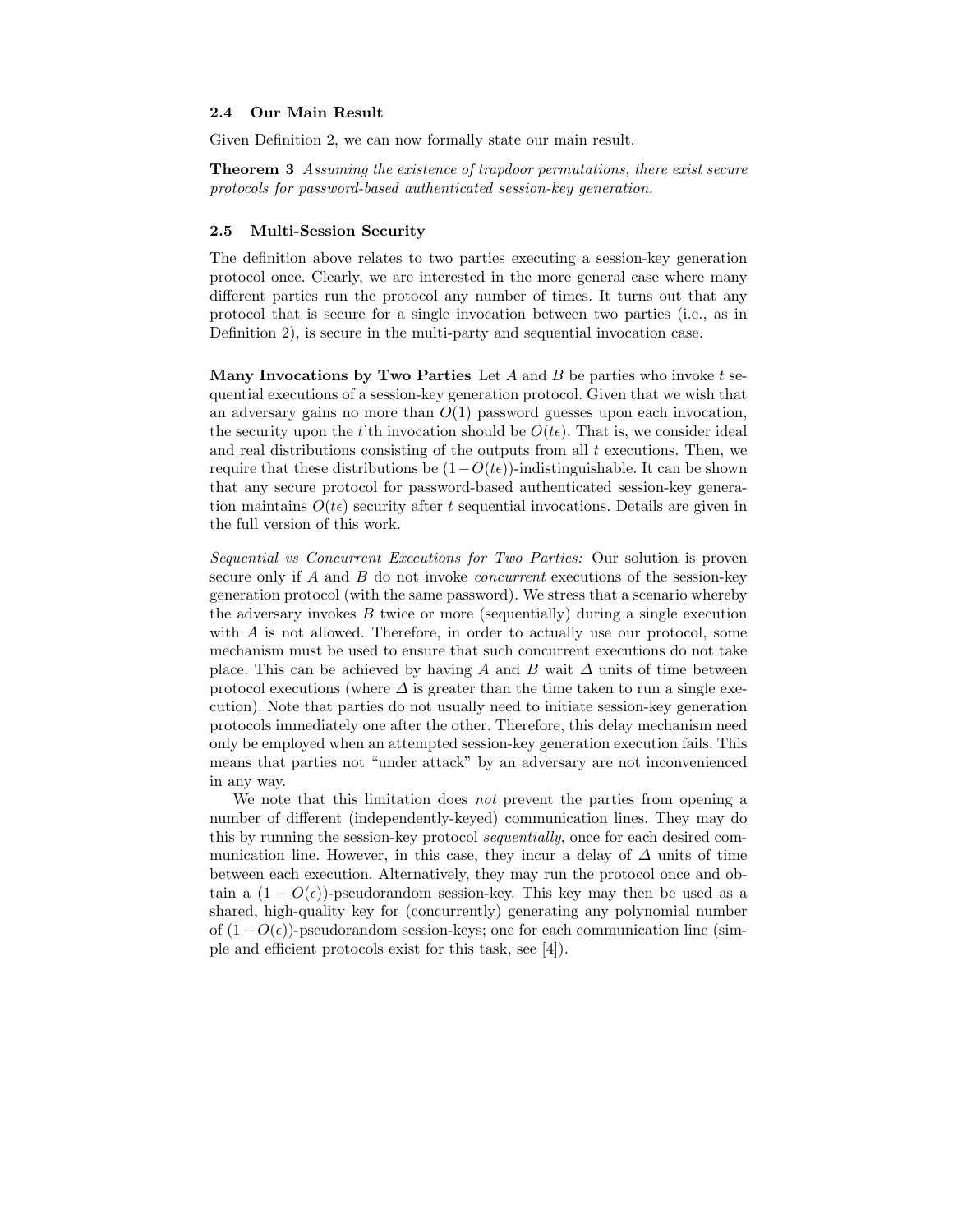Many Parties In the case where many parties execute the session-key protocol simultaneously, we claim that for  $m$  invocations of the protocol (which must be sequential for the same pair of parties and may be *concurrent* otherwise), the security is  $O(m\epsilon)$ . We assume that different pairs of parties (executing concurrently) have independently distributed passwords. Then, the security is derived from the single-session case by noting that sessions with independently distributed passwords can be perfectly simulated by an adversary.

# 3 Our Session-Key Generation Protocol

All arithmetic below is over the finite field  $GF(2<sup>n</sup>)$  which is identified with  ${0,1}<sup>n</sup>$ . In our protocol, we use a secure protocol for evaluating *non-constant*, *linear polynomials* (actually, we could use any  $1-1$  Universal<sub>2</sub> family of hash functions). This protocol involves two parties  $A$  and  $B$ ; party  $A$  has a non-constant, linear polynomial  $Q(\cdot) \in \{0,1\}^{2n}$  and party B has a string  $x \in \{0,1\}^n$ . The functionality is  $(Q, x) \mapsto (\lambda, Q(x))$ ; that is, A receives nothing and B receives the value  $Q(x)$  (and nothing else). The fact that A is supposed to input a nonconstant, linear polynomial can be enforced by simply mapping all possible input strings to the set of such polynomials (this convention is used for all references to polynomials from here on). We actually augment this functionality by having A also input a commitment to the polynomial  $Q$  (i.e.,  $c_A \in \text{Commit}(Q)$ ) and its corresponding decommitment r (i.e.,  $c_A = C(Q, r)$ ). Furthermore, B also inputs a commitment value  $c_B$ . The augmentation is such that if  $c_A \neq c_B$ , then B receives a special failure symbol. This is needed in order to tie the polynomial evaluation to a value previously committed to in the main (higher level) protocol. The functionality is defined as follows:

Definition 4 (augmented polynomial evaluation):

• Input: Party  $A$  inputs a commitment  $c_A$  and its corresponding decommitment r, and a linear, non-constant polynomial Q. Party B inputs a commitment  $c_B$  and a value x.

#### • Output:

- 1. Correct Input Case: If  $c_A = c_B$  and  $c_A = C(Q, r)$ , then B receives  $Q(x)$ and A receives nothing.
- 2. Incorrect Input Case: If  $c_A \neq c_B$  or  $c_A \neq C(Q, r)$ , then B receives a special failure symbol, denoted  $\perp$ , and A receives nothing.

We note that by [37, 21], this functionality can be securely computed (observe that the input conditions can be checked in polynomial time because A also provides the decommitment  $r$ ).

# 3.1 The Protocol

Let  $f$  be a one-way permutation and  $b$  a hard-core of  $f$ .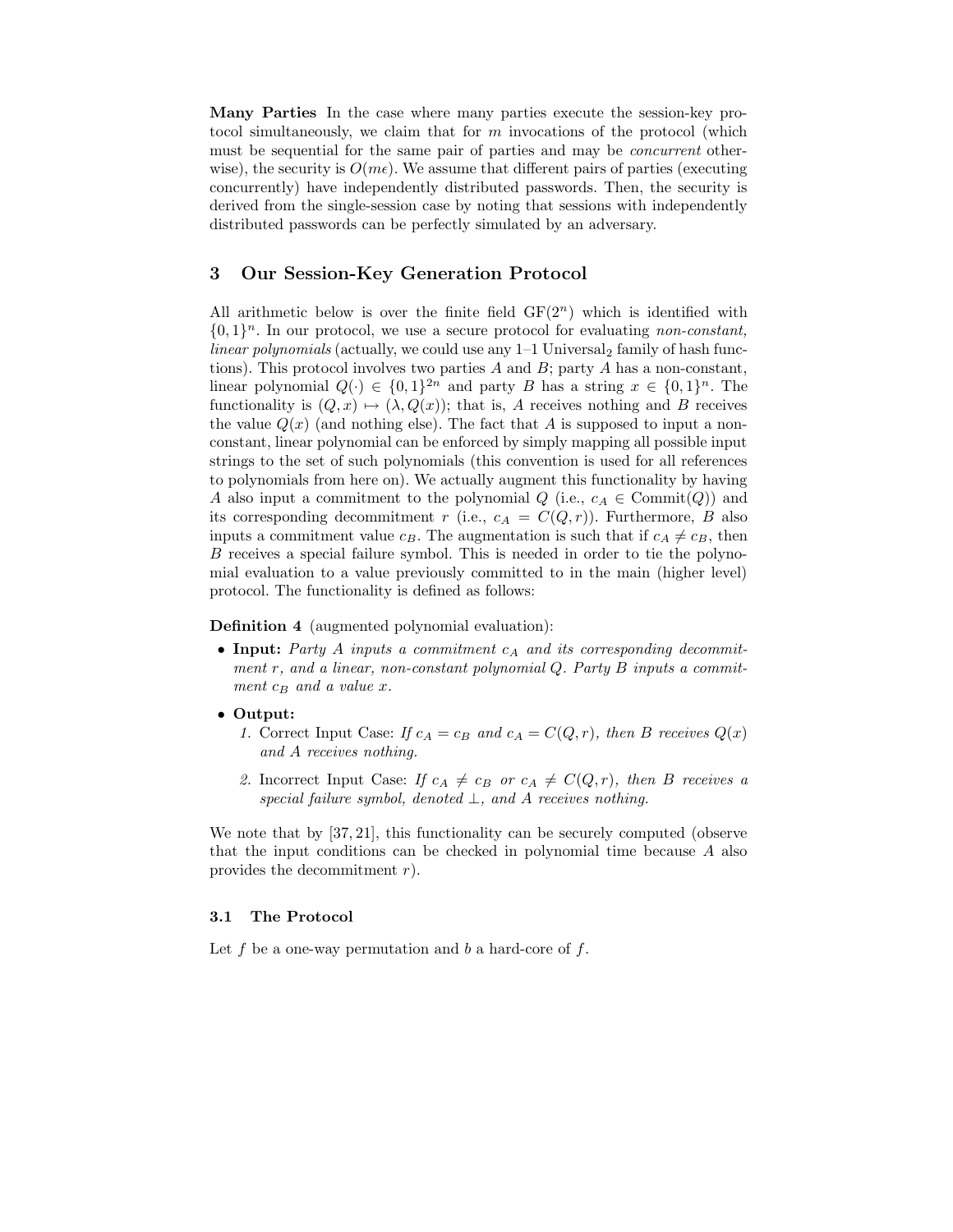#### Protocol 5 (password-based authenticated session-key generation)

- Input: Parties  $A$  and  $B$  begin with a joint password  $w$ , which is supposed to be uniformly distributed in D.
- Output: A and B each output an accept/reject bit as well as session-keys  $k_A$  and  $k_B$  respectively (where  $k_A$  "should" equal  $k_B$ ).

# • The Protocol:

#### 1. Stage 1: (Non-Malleable) Commit

- (a) A chooses a random, linear, non-constant polynomial Q over  $GF(2<sup>n</sup>)$ .
- (b)  $\tilde{A}$  and  $\tilde{B}$  engage in a *non-malleable* (perfectly binding) commitment protocol in which A commits to the string  $(Q, w) \in \{0, 1\}^{3n}$ . Denote the random coins used by  $B$  in the commitment protocol by  $r_B$  and denote B's view of the execution of the commitment protocol by  $NMC(Q, w).$ <sup>12</sup>

Following the commitment protocol,  $B$  sends his random coins  $r_B$  to A. (This has no effect on the security, since the commitment scheme is perfectly binding and the commitment protocol has already terminated.)

- 2. Stage 2: Pre-Key Exchange In this stage the parties "exchange" strings  $\tau_A$  and  $\tau_B$ , from which the output session-keys (as well as validation checks) are *derived*. Thus,  $\tau_A$  and  $\tau_B$  are called pre-keys.
	- (a) A sends B a commitment  $c = C(Q, r)$ , for a randomly chosen r.
	- (b) A and B engage in an augmented polynomial evaluation protocol. A inputs Q and  $(c, r)$ ; B inputs w and c.
	- (c) We denote B's output by  $\tau_B$ . (Note that  $\tau_B$  is supposed to equal  $Q(w)$ .)
	- (d) A internally computes  $\tau_A = Q(w)$ .

#### 3. Stage 3: Validation

- (a) A sends the string  $y = f^{2n}(\tau_A)$  to B.
- (b) A proves to B in zero-knowledge that she input the same polynomial in both the non-malleable commitment (performed in Stage 1) and the ordinary commitment (performed in Stage  $2(a)$ ), and that the value  $y$  is "consistent" with the non-malleable commitment. Formally, A proves the following statement:

There exists a string  $(X_1, x_2) \in \{0, 1\}^{3n}$  and random coins  $r_{A,1}, r_{A,2}$ (where  $r_{A,1}$  and  $r_{A,2}$  are A's random coins in the non-malleable and ordinary commitments, respectively) such that

i. B's view of the non-malleable commitment,  $NMC(Q, w)$ , is identical to the receiver's view of a non-malleable commitment to

 $12$  Recall that  $B$ 's view consists of his random coins and all messages received during the commitment protocol execution.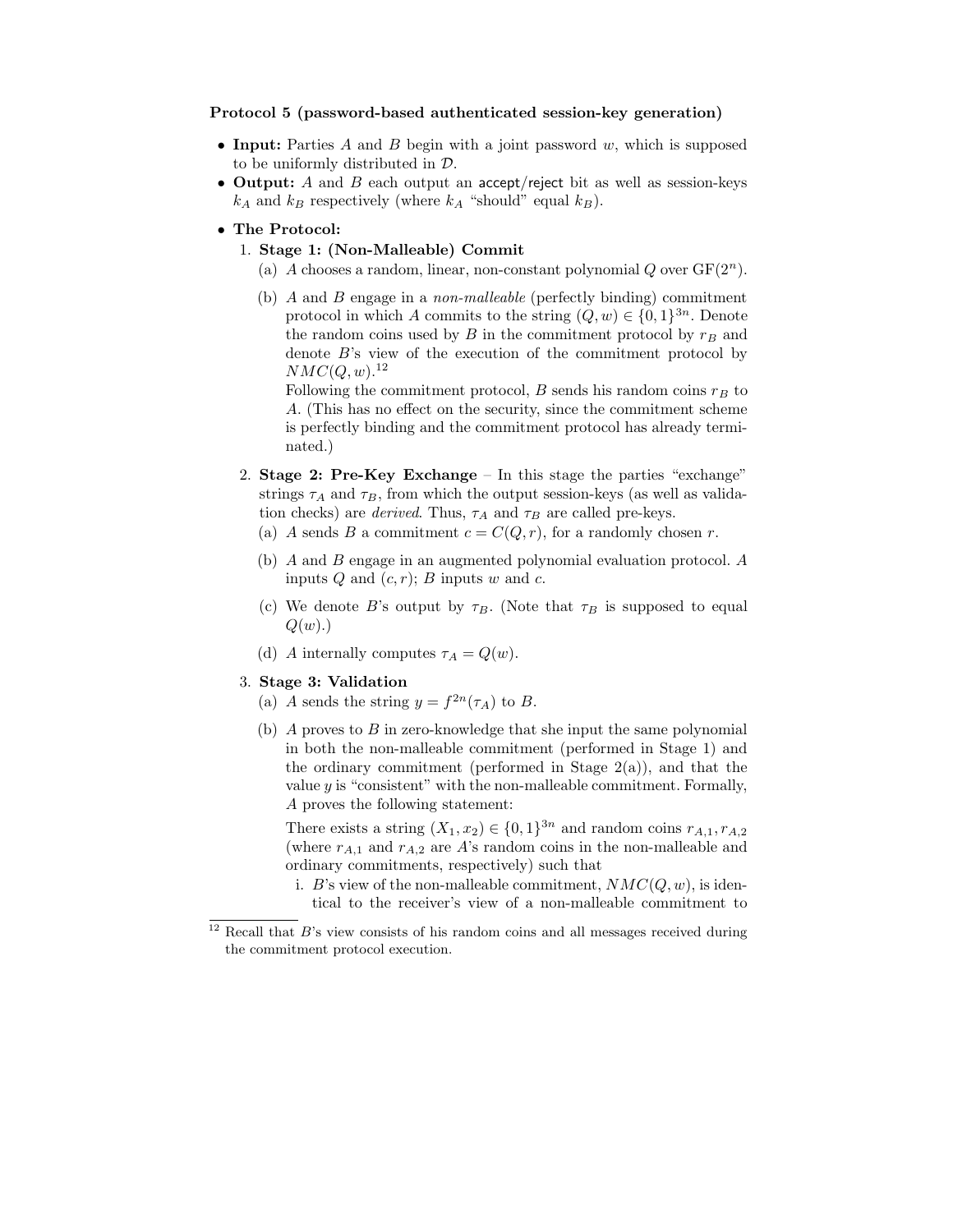$(X_1, x_2)$ , where the sender and receiver's respective random coins are  $r_{A,1}$  and  $r_B$ . (Recall that  $r_B$  denotes B's random coins in the non-malleable commitment.)<sup>13</sup>

ii.  $c = C(X_1, r_{A,2})$ , and

iii.  $y = f^{2n}(X_1(x_2)).$ 

The zero-knowledge proof used here is the specific zero-knowledge proof of Richardson and Kilian [32], with a *specific* setting of parameters.<sup>14</sup>

(c) Let  $t_A$  be the entire session transcript as seen by A (i.e., the sequence of all messages sent and received by  $A$ ) and let  $MAC<sub>k</sub>$  be a message authentication code, keyed by k. Then, A computes  $k_1(\tau_A) \stackrel{\text{def}}{=}$  $b(\tau_A)\cdots b(f^{n-1}(\tau_A)),$  and sends  $m = MAC_{k_1(\tau_A)}(t_A)$  to B.

# 4. Decision Stage

(a) A always accepts and outputs  $k_2(\tau_A) \stackrel{\text{def}}{=} b(f^n(\tau_A)) \cdots b(f^{2n-1}(\tau_A)).$ 

- (b)  $B$  accepts if and only if all the following conditions are fulfilled:
	- $y = f^{2n}(\tau_B)$ , where y is the string sent by A to B in Step 3(a) above and  $\tau_B$  is B's output from the polynomial evaluation. (Note that if  $\tau_B = \bot$  then no y fulfills this equality, and B always rejects.)
	- $B$  accepts the zero-knowledge proof in Step 3(b) above, and
	- Verify $k_1(\tau_B)(t_B, m) = 1$ , where  $t_B$  is the session-transcript as seen by  $B$ , the string  $m$  is the alleged MAC-tag that  $B$  receives, and verification is with respect to the MAC-key defined by  $k_1(\tau_B)$  =  $b(\tau_B)\cdots b(f^{n-1}(\tau_B)).$

If B accepts, then he outputs  $k_2(\tau_B) = b(f^n(\tau_B)) \cdots b(f^{2n-1}(\tau_B)),$ otherwise he outputs ⊥. (Recall that the accept/reject decision bit is considered a public output.)

We stress that  $A$  and  $B$  always accept or reject based solely on these criteria, and that they do not halt (before this stage) even if they detect malicious behavior.

See Figure 1 below for a schematic diagram of Protocol 5.

<sup>&</sup>lt;sup>13</sup> The view of a protocol execution is a function of the parties' respective inputs and random strings. Therefore,  $(X_1, x_2)$ ,  $r_{A,1}$  and  $r_B$  define a single possible view. Furthermore, recall that  $B$  sent  $r_B$  to  $A$  following the commitment protocol. Thus A has  $NMC(Q, w)$  (which includes  $r_B$ ), the committed-to value  $(Q, w)$  and  $r_{A,1}$ , enabling her to efficiently prove the statement.

 $14$  The setting of parameters referred to relates to the number of iterations  $m$  in the first part of the Richardson-Kilian proof. We set  $m$  to equal the number of rounds in all other parts of our protocol plus any non-constant function of the security parameter.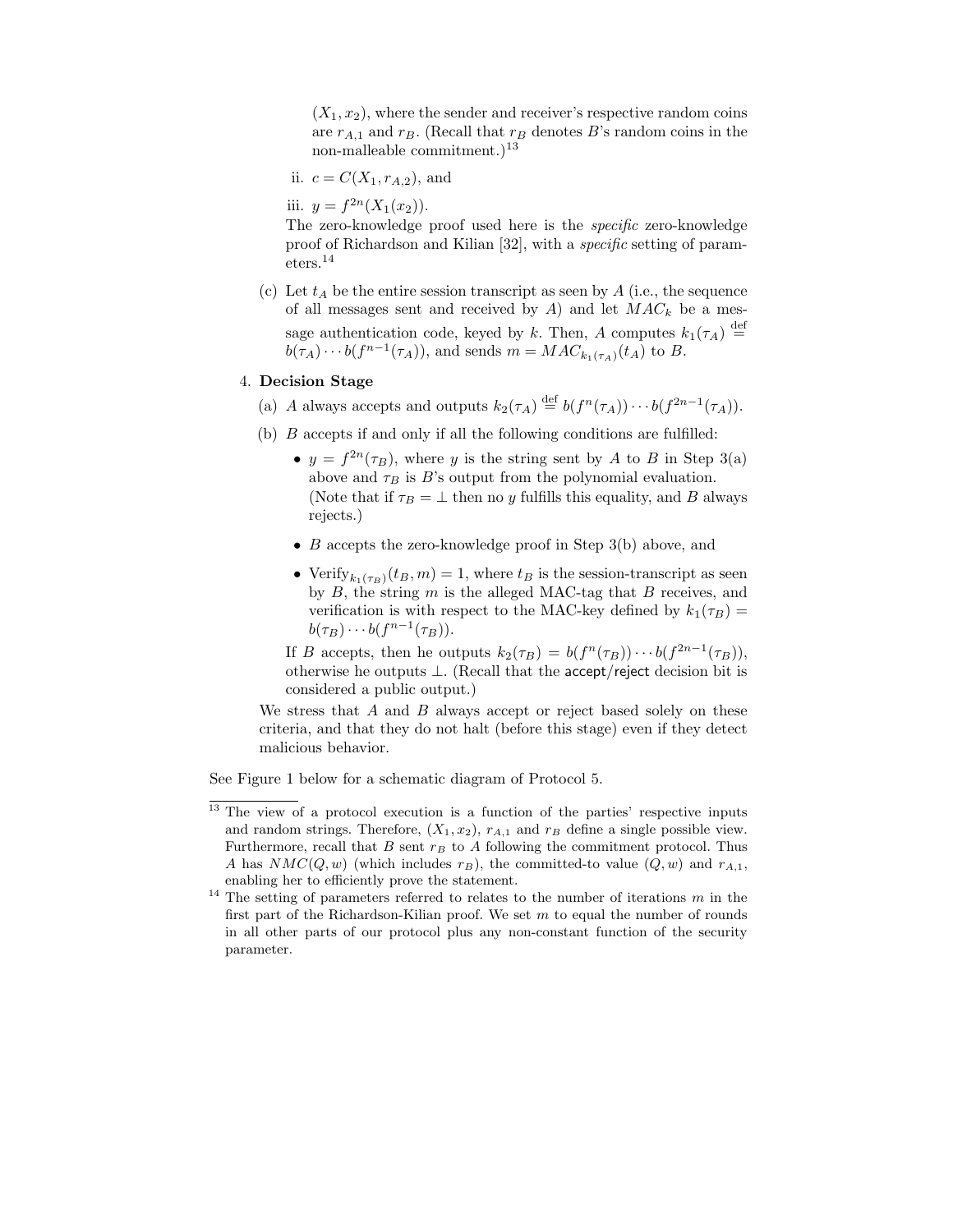

Fig. 1. Schematic Diagram of the Protocol.

In our description of the protocol, we have referred only to parties A and B. That is, we have ignored the existence (and possible impact) of the channel C. That is, when  $A$  sends a string  $z$  to  $B$ , we "pretend" that  $B$  actually received  $z$ and not something else. In a real execution, this may not be the case at all. In the actual analysis we will subscript every value by its owner, as we have done for  $\tau_A$  and  $\tau_B$  in the protocol. For example, we shall say that in Step 3(a), A sends a string  $y_A$  and the string received by B is  $y_B$ .

# 3.2 Motivation for the security of the protocol

The central module of Protocol 5 is the secure polynomial evaluation. This, in itself, is enough for achieving security against passive channels only. Specifically, consider the following protocol. Party A chooses a random, linear polynomial  $Q$  and inputs it into a secure polynomial evaluation with party  $B$  who inputs the joint password  $w$ . By the definition of the polynomial evaluation,  $B$  receives  $Q(w)$  and A receives nothing. Next, A internally computes  $Q(w)$  (she can do this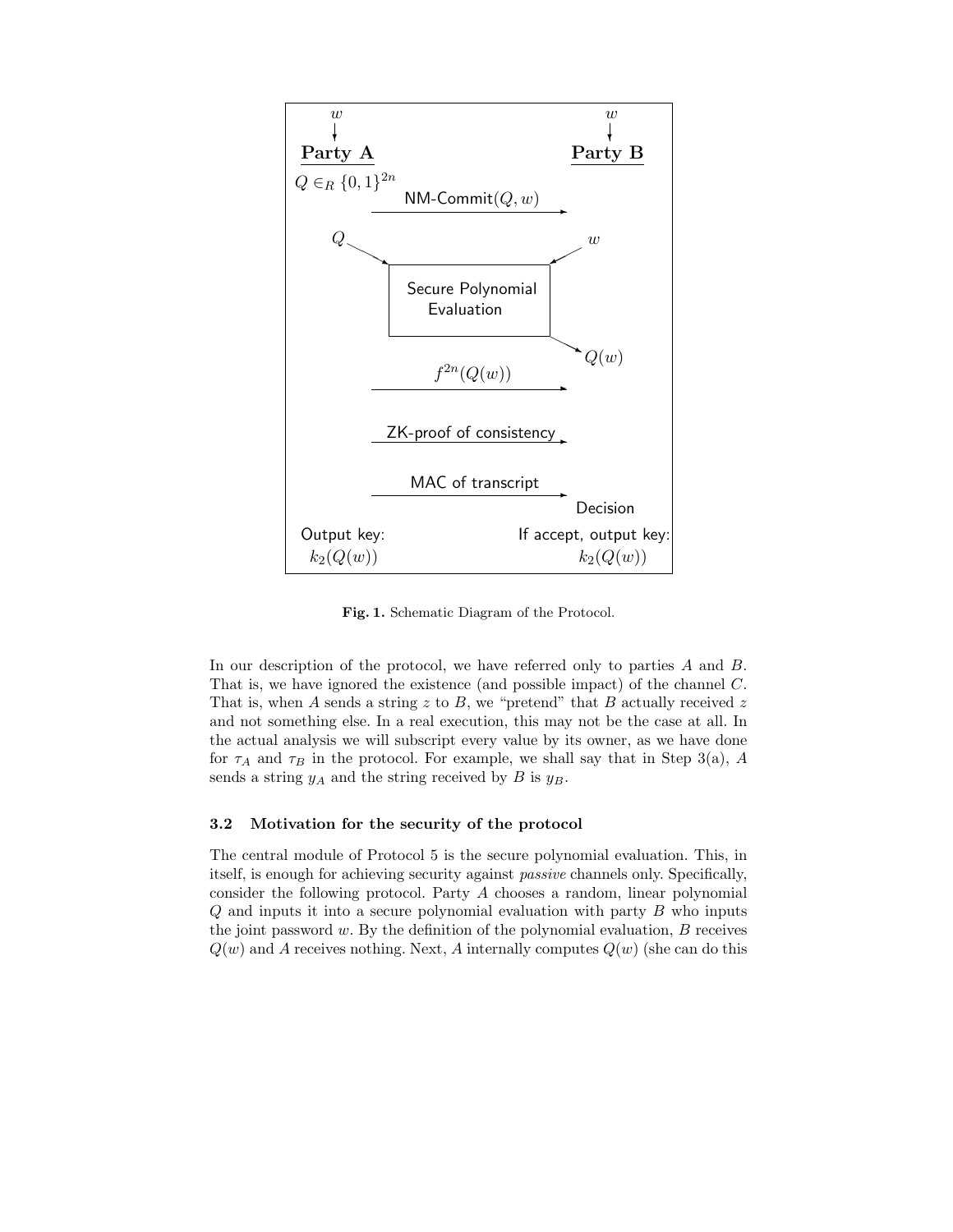as she knows both  $Q$  and  $w$ ), and both parties use this value as the session-key. The key is uniformly distributed (since Q is random and linear) and due to the secrecy requirements of the polynomial evaluation, the protocol reveals nothing of w or  $Q(w)$  to a passive eavesdropper C (since otherwise this would also be revealed to party A who should learn nothing from the evaluation).

One key problem in extending the above argument to our setting (where C may be active) is that the security definitions of two-party computation guarantee nothing about the simulatability of  $C$ 's view in this concurrent setting. We now provide some intuition into how simulation of our protocol is nevertheless achieved. First, assume that the MAC-value sent by A at the conclusion of the protocol is such that unless  $C$  behaved passively (and relayed all message without modification), then  $B$  rejects (with some high probability). Now, if  $C$ behaves passively, then B clearly accepts (as in the case of honest parties A and B that execute the protocol without any interference). On the other hand, if C does not behave passively, then (by our assumption regarding the security of the MAC)  $B$  rejects. However,  $C$  itself knows whether or not it behaved passively and therefore can predict whether or not  $B$  will reject. In other words, the accept/reject bit output by B is simulatable (by C itself). We proceed by observing that this bit is the only meaningful message sent by  $B$  during the protocol: apart from in the polynomial evaluation, the only messages sent by B are as the receiver in a non-malleable commitment protocol and the verifier in a zero-knowledge proof (clearly, no knowledge of the password  $w$  is used by B in these protocols). Furthermore, the polynomial evaluation is such that only  $B$  receives output. Therefore, intuitively, the input used by  $B$  is not revealed by the execution; equivalently, the view of  $C$  is (computationally) independent of  $B$ 's input  $w$  (this can be shown to hold even in our concurrent setting). We conclude that all messages sent by  $B$  during the execution can be simulated without knowledge of  $w$ . Therefore, by indeed simulating  $B$ , we can reduce the *concurrent* scenario involving  $A, C$  and  $B$  to a (standard) two-party setting between A and C. In this setting, we can then apply standard tools and techniques for simulating  $C$ 's view in its interaction with  $A$ , and conclude that the entire real execution is simulatable in the ideal model.

Thus, the basis for simulating C's view lies in the security of the MAC in our scenario. Indeed, the MAC is secure when the parties using it (a priori) share a random MAC-key; but in our case the parties establish the MAC-key during the protocol, and it is not clear that this key is random nor the same in the view of both parties. In order to justify the security of the MAC (in our setting), we show that two properties hold. Firstly, we must show that with high probability either A and B hold the same MAC key or B is going to reject anyhow (and C knows this). Secondly, we need to show that this (identical) MAC-key held by A and  $B$  has "sufficient pseudorandomness" to prevent  $C$  from successfully forging a MAC. The proof of these properties (especially the first one) is very involved and makes up a major part of the proof, which is presented in the full version of this work.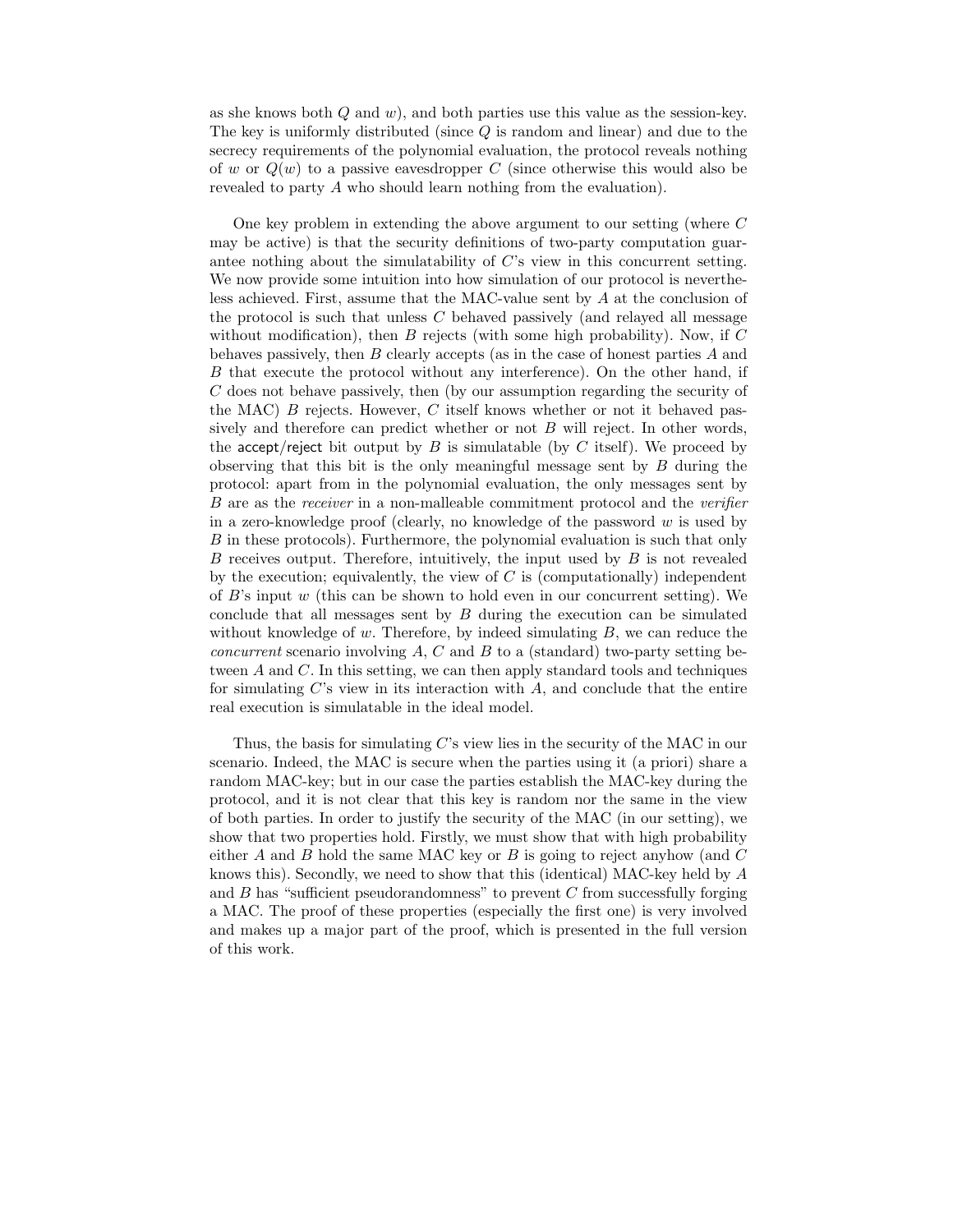#### 3.3 Properties of Protocol 5

The main properties of Protocol 5 are captured by the following theorem.

Theorem 6 Protocol 5 constitutes a secure protocol for password-based authenticated session-key generation (as defined in Definition 2).

All the cryptographic tools used in Protocol 5 can be securely implemented assuming the existence of trapdoor permutations. Thus, at the very least, Theorem 6 implies the feasibility result captured by Theorem 3.

Unfortunately, due to lack of space in this abstract, we do not provide a proof of Theorem 6. However, a demonstration of some of the proof techniques used to prove Theorem 6 is provided in Section 4.

# 4 An Illustration of Our Proof Techniques

In this section, we illustrate our proof techniques for a simplified scenario in which  $A$  and  $B$  execute a secure polynomial evaluation only, while communicating via an adversarial channel  $C$ . Recall that the polynomial evaluation functionality is defined (in the stand-alone setting) by  $(Q, x) \mapsto (\lambda, Q(x))$ . That is, A has a polynomial  $Q(\cdot)$  over some finite field and B has an element x in that field. The evaluation is such that A learns nothing while B obtains  $Q(x)$ . In the scenario that we are considering, A's input is a random, linear polynomial and B's input is a random password  $w \in_R \mathcal{D}$  (as is the case in Protocol 5).

Recall that in this setting  $C$  may omit, insert and modify any message sent between  $A$  and  $B$ . Thus, in a sense  $C$  conducts two *separate* executions of the polynomial evaluation: one with  $A$  in which  $C$  impersonates  $B$  (called the  $(A, C)$ -execution), and one with B in which C impersonates A (called the  $(C, B)$ -execution). These two executions are carried out *concurrently* (by C), and there is no explicit execution between A and B.

We remind the reader that the definition of (stand-alone) secure two-party computation does not apply to the concurrent setting that we consider here. Furthermore, there are currently no tools for dealing with (general) concurrent computation in the two-party case. Therefore, our analysis of these executions uses specific properties of the protocol to remove the concurrency and obtain a reduction to the stand-alone setting. That is, we show how an adversarial success in the concurrent setting can be translated into a related adversarial success in the stand-alone setting. This enables us to analyze the adversary's capability in the concurrent setting, based on the security of two-party stand-alone protocols.

In order to demonstrate our proof techniques, we show that  $C$  learns "little" of w and  $Q(w)$  from the above concurrent execution. Our formal statement of this has an ideal-model/real-model flavor. Specifically, we show that for every ppt adversary C interacting with A and B, there exists a non-interactive ppt machine  $\hat{C}$  (who receives no input or output), such that  $\{w, Q(w), \textsf{output}(C^{A(Q),B(w)}\}$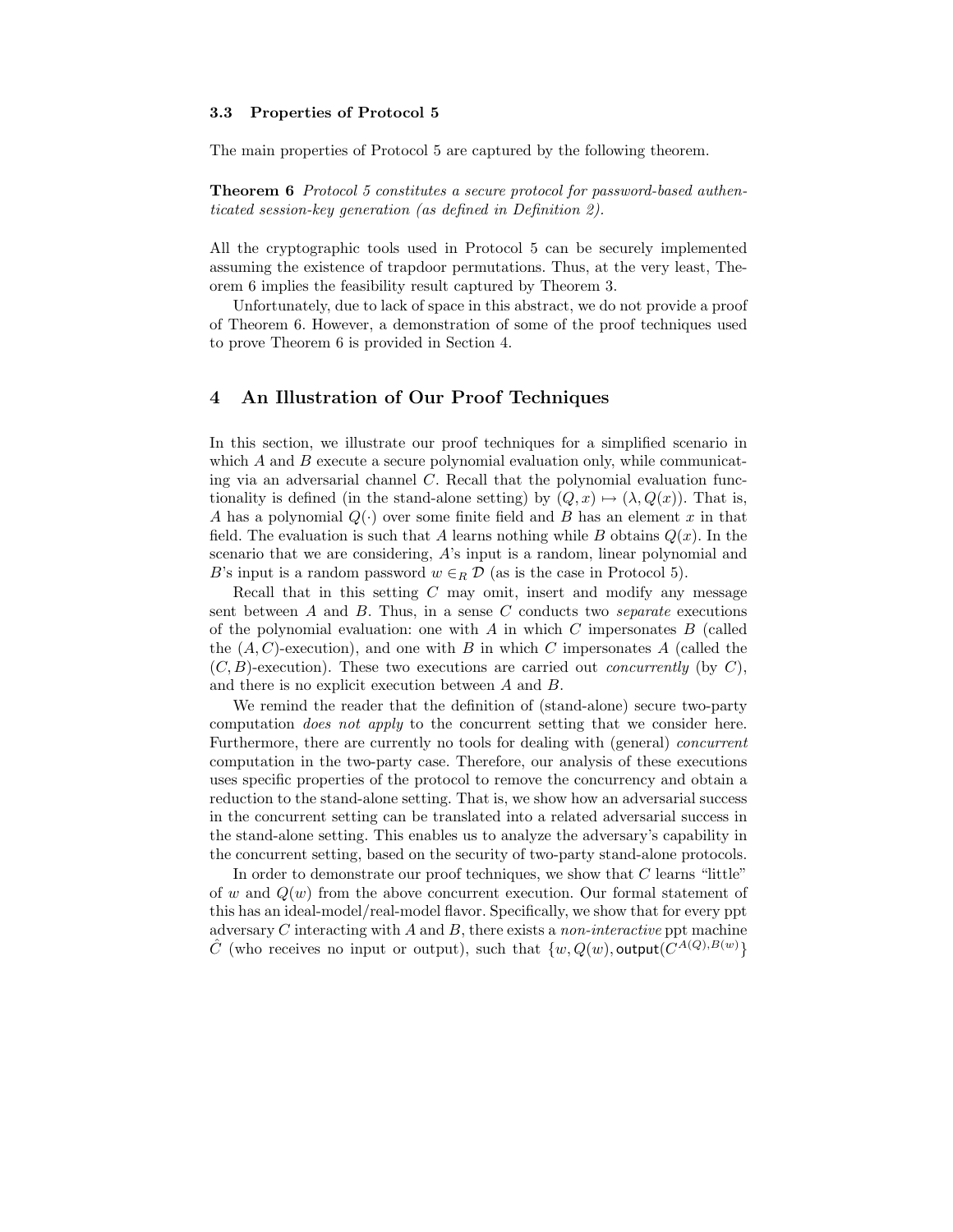is  $(1 - \epsilon)$ -indistinguishable from  $\{w, U_n, \text{output}(\hat{C})\}$ .<sup>15</sup> (Recall that  $C^{A(Q), B(w)}$ denotes an execution of C with A and B holding respective inputs  $Q$  and  $w$ .) One can think of C as being a real-model adversary and  $\ddot{C}$  an ideal-model adversary, where in this ideal model  $\tilde{C}$  sends no input to the trusted third party and likewise receives no output. We note that such a view is rather simplistic as we claim nothing here regarding the outputs of  $A$  and  $B$  from the execution (as is usually required in secure computation). In other words, here we prove a statement regarding privacy, but make no claims to correctness; for example, there is no guarantee that C does not maul or skew the parties' outputs in some undesired way. Formally, we prove the following:

**Theorem 7** (illustration): For every ppt adversarial channel  $C$  interacting with A and B, there exists a ppt machine  $\hat{C}$  (interacting with nobody) such that for every dictionary  $\mathcal{D} \subseteq \{0,1\}^n$ ,

$$
\Big\{ w, Q(w), \mathsf{output}(C^{A(Q), B(w)}) \Big\} \stackrel{\epsilon}{\equiv} \Big\{ w, U_n, \mathsf{output}(\hat{C}) \Big\}
$$

where  $w \in_R \mathcal{D}$ ,  $Q$  is a random linear polynomial, and  $\epsilon = \frac{1}{|\mathcal{D}|}$ .

**Proof:** We prove the theorem by first showing how the  $(C, B)$  execution can be simulated so that  $C$ 's view in the simulation is negligibly close to in a real interaction. Then, we remain with a stand-alone execution between A and C only. In this scenario, we apply the standard definition of secure two-party computation to conclude that C learns at most " $\epsilon$ -information" about w and  $Q(w)$ . The fact that the  $(C, B)$  execution can be simulated is formally stated as follows (in the statement of the lemma below,  $C'^{A(Q)}$  denotes a stand-alone execution of  $C$  with  $A$  upon input  $Q$ :

**Lemma 8** (simulating the  $(C, B)$  execution): For every ppt adversary C interacting with both  $A$  and  $B$ , there exists a ppt adversary  $C'$  interacting with  $A$ only, such that for every dictionary  $\mathcal{D} \subseteq \{0,1\}^n$ ,

$$
\left\{w,Q(w),\mathsf{output}(C^{A(Q),B(w)})\right\}\overset{c}{\equiv}\left\{w,Q(w),\mathsf{output}(C^{\prime^{A(Q)}})\right\}
$$

where  $w \in_R \mathcal{D}$  and  $Q$  is a random linear polynomial.

**Proof:** Loosely speaking, we prove this lemma by showing that B's role in the  $(C, B)$  execution can be simulated without any knowledge of w. Thus,  $C'$  is able to simulate  $B$ 's role for  $C$  and we obtain the lemma. We begin by showing that C learns nothing of B's input w from the  $(C, B)$  polynomial evaluation. This is trivial in a stand-alone setting by the definition of the functionality; here we claim that it also holds in our concurrent setting. Formally, we show that

 $\frac{15}{15}$  As in Definition 2, this implies that following the execution, with respect to C's view, the password w is  $(1 - \epsilon)$ -indistinguishable from a (new) randomly chosen password  $\tilde{w}$ . It also implies that the value  $Q(w)$  (used in Protocol 5 to derive the MAC and session keys) is  $(1 - \epsilon)$ -pseudorandom with respect to C's view.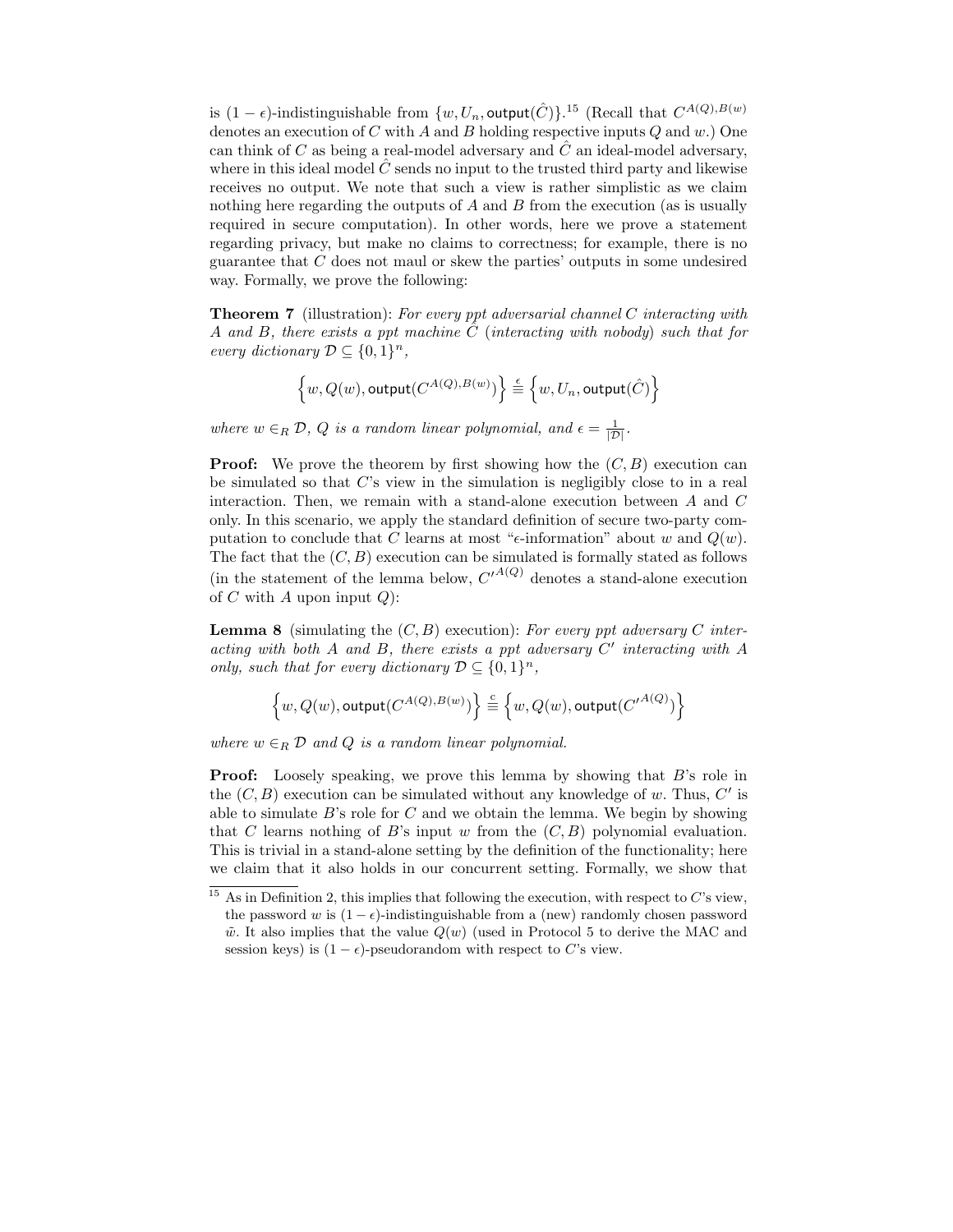if B were to use some fixed  $w' \in \mathcal{D}$  instead of the password w, then this is indistinguishable to  $C$  (when also interacting concurrently with  $A$ ). That is,

$$
\left\{w, Q(w), \mathsf{output}(C^{A(Q), B(w)})\right\} \stackrel{\text{c}}{=} \left\{w, Q(w), \mathsf{output}(C^{A(Q), B(w')})\right\} \tag{1}
$$

where  $w \in_R \mathcal{D}$  is a random password and  $w' \in \mathcal{D}$  is fixed. Later, we will use Eq. (1) in order to show how  $C'$  simulates the  $(C, B)$  execution for C. First, we prove Eq. (1) by reducing  $C$ 's concurrent execution with A and B to a standalone two-party setting between  $C$  and  $B$  only. This reduction is obtained by giving the adversary  $C$  the polynomial  $Q$ . Now,  $C$  has  $A$ 's entire input and can *perfectly emulate* the  $(A, C)$  execution by itself. Formally, there exists an adversary  $C''$ , given auxiliary input  $Q$ , and interacting with  $B$  only, such that the following two equations hold:

$$
\left\{w, Q(w), \text{output}(C^{A(Q), B(w)})\right\} \equiv \left\{w, Q(w), \text{output}(C''^{B(w)}(Q))\right\} \tag{2}
$$

$$
\Big\{w,Q(w),\mathsf{output}(C^{A(Q),B(w')})\Big\}\equiv\Big\{w,Q(w),\mathsf{output}(C''^{B(w')}(Q))\Big\}\qquad(3)
$$

where  $C''^{B(w)}(Q)$  denotes a stand-alone execution of  $C''$  (given input Q) with B (who has input w). Machine  $C''$  works by playing A's role in the  $(A, C)$ -execution and forwarding all messages belonging to the  $(C, B)$ -execution between C and B (notice that  $C''$  can play  $A$ 's role because it knows  $Q$ ). We therefore remain with a stand-alone setting between  $C''$  (given auxiliary input  $Q$ ) and  $B$ , in which  $B$ inputs either  $w$  or  $w'$  into the polynomial evaluation. In this stand-alone setting, the security of the polynomial evaluation guarantees that  $C''$  can distinguish the input cases with at most negligible probability. That is, for every ppt adversary  $C''$ , it holds that

$$
\left\{w, Q(w), \text{output}(C''^{B(w)}(Q))\right\} \stackrel{c}{\equiv} \left\{w, Q(w), \text{output}(C''^{B(w')}(Q))\right\} \tag{4}
$$

Eq.  $(1)$  then follows by combining Equations  $(2)$ ,  $(3)$  and  $(4)$ . In summary, we have shown that even in our concurrent setting where C interacts with both A and  $B$ , the adversary  $C$  cannot distinguish the cases that  $B$  inputs  $w$  or  $w'$ .

We are now ready to show how  $C'$  works (recall that  $C'$  interacts with  $A$ only and its aim is to simulate a concurrent execution with A and B for C). Machine C' begins by selecting an arbitrary  $w' \in \mathcal{D}$ . Then, C' perfectly emulates an execution of  $C^{A(Q),B(w')}$  by playing B's role in the  $(C, B)$  execution and forwarding all messages belonging to the  $(A, C)$  execution between A and C  $(C'$  can play B's role here because w' is known to it). By Eq. (1) we conclude that this emulation is computationally indistinguishable from a real execution of  $C^{A(Q),B(w)}$ . This completes the proof of the lemma. **The Contract of the Contract of the Contract of the Contract of the Contract of the Contract of the Contract o** 

(We remark that the proof of Lemma 8 is typical of many of our proofs. Our goal is to obtain a reduction from the concurrent setting to the stand-alone setting between  $A$  and  $C$ , and we obtain this reduction by simulating  $B$ . However, in order to show that this simulation is "good" we first reduce the concurrent setting to a stand-alone setting *between*  $C$  and  $B$  by simulating  $A$ .)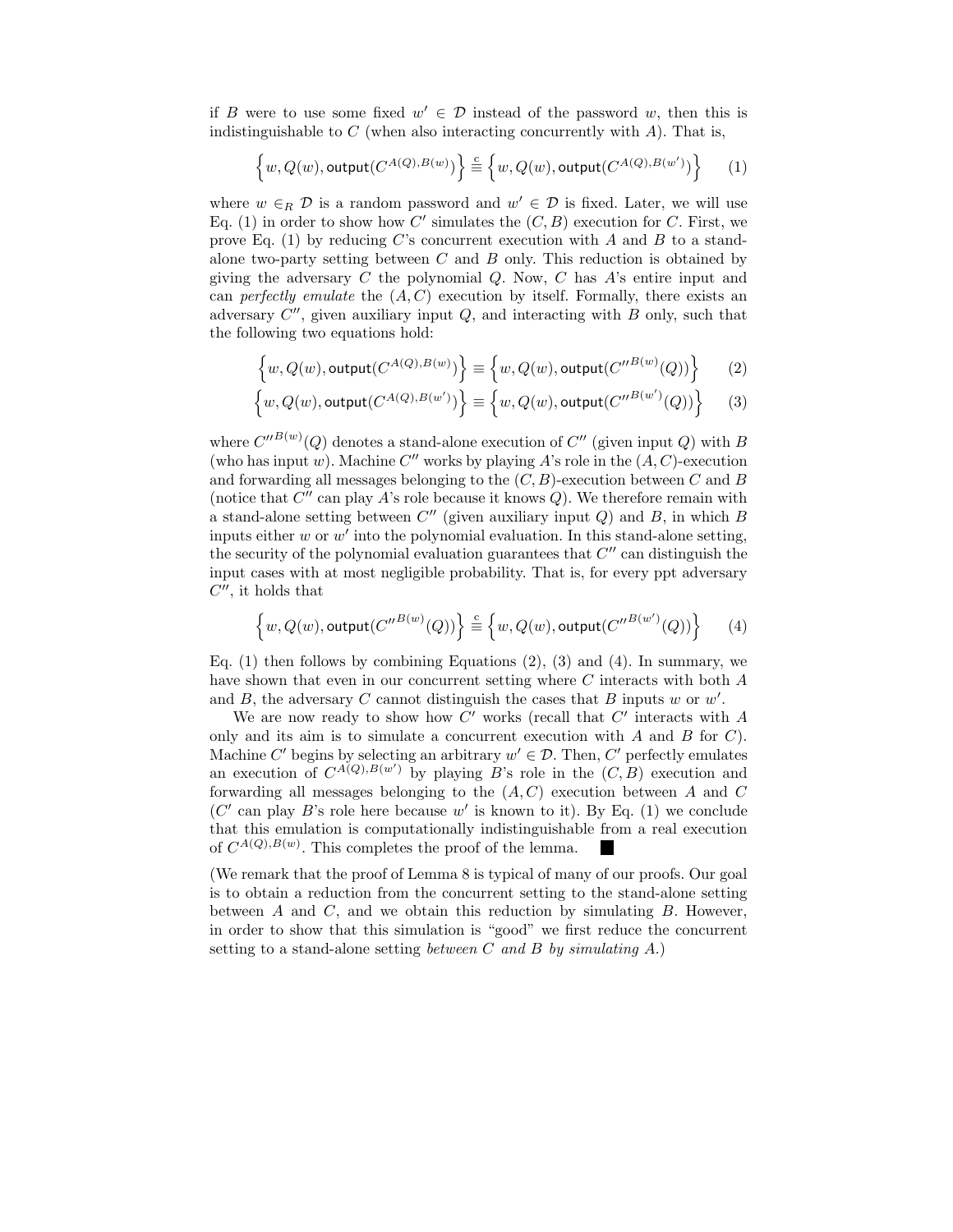It remains to show that  $C$ ''s view of its (stand-alone) interaction with  $A$  can be simulated and that in this interaction,  $C'$  learn at most " $\epsilon$ -information" about w and  $Q(w)$ . Formally,

**Lemma 9** (simulating the  $(A, C')$  stand-alone execution): For every ppt adversary  $C'$  interacting with  $A$ , there exists a ppt machine  $\hat{C}$  (interacting with nobody) such that for every dictionary  $D \subseteq \{0,1\}^n$ ,

$$
\left\{w, Q(w), \mathsf{output}(C'^{A(Q)})\right\} \stackrel{\epsilon}{\equiv} \left\{w, U_n, \mathsf{output}(\hat{C})\right\}
$$

where  $w \in_R \mathcal{D}$ , Q is a random linear polynomial and  $\epsilon = \frac{1}{|\mathcal{D}|}$ .

Proof: The setting of this lemma is already that of standard two-party computation. Therefore, the security definition of two-party computation can be applied directly in order to prove the lemma. We sketch this more standard proof for the sake of completeness. We begin by showing that

$$
\left\{w, Q(w), \text{output}(C'^{A(Q)})\right\} \stackrel{\epsilon}{=} \left\{w, U_n, \text{output}(C'^{A(Q)})\right\}
$$
 (5)

In order to prove Eq. (5), recall that the security of the polynomial evaluation implies that the receiver (here played by  $C'$ ) can learn nothing beyond the value of  $Q(\cdot)$  at a single point selected by C'. We denote this point by  $w_C$ . Then, in the case that  $w_C \neq w$ , the values  $Q(w)$  and  $U_n$  are identically distributed (by the pairwise independence of random linear polynomials). That is, unless  $w_C = w$ , machine  $C'$  learns nothing of the value  $Q(w)$ . However, since w is uniformly distributed in  $\mathcal{D}$ , the probability that  $w_C = w$  is at most  $\epsilon$ . This means that, given C''s view,  $Q(w)$  can be distinguished from  $U_n$  with probability at most  $\epsilon$ .

We are now ready to define the (non-interactive) machine  $\hat{C}$ . Machine  $\hat{C}$ works by first choosing a random linear polynomial  $\hat{Q}$ . Next,  $\hat{C}$  perfectly emulates  $C^{A(\hat{Q})}$  by playing A's role in the execution with C ( $\hat{C}$  uses the polynomial  $\hat{Q}$  as A's input). Finally  $\hat{C}$  outputs whatever  $C'$  does. Since w and  $U_n$  are independent of the polynomials  $Q$  and  $\hat{Q}$ , it follows that

$$
\left\{w, U_n, \text{output}(C'^{A(Q)})\right\} \equiv \left\{w, U_n, \text{output}(\hat{C})\right\}
$$
 (6)

The lemma follows by combining Equations (5) and (6). п

Combining Lemmas 8 and 9, we obtain Theorem 7.

We reiterate that Theorem 7 relates only to the secrecy of the password  $w$  and value  $Q(w)$ . Unlike Definition 2, it does not say anything about the outputs of the parties  $A$  and  $B$ . Furthermore, the model is significantly simplified by the fact that there is no public accept/reject bit output by the parties (as discussed in Section 3.2, simulating this bit is the most involved part of our proof). Thus, unfortunately, the above proof is merely an illustration of some of our techniques used in proving Theorem 6.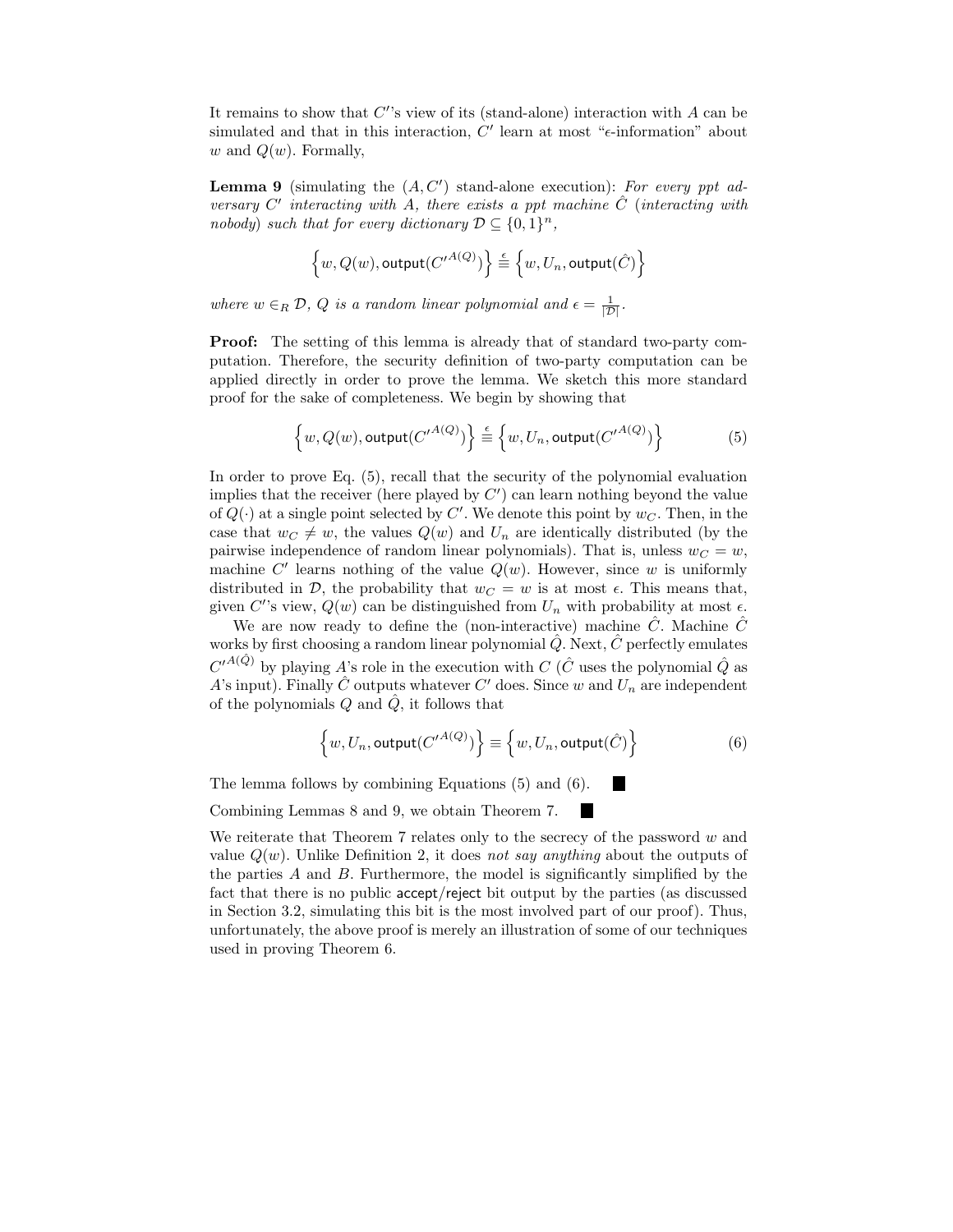# Acknowledgements

We would like to thank Moni Naor for suggesting this problem to us and for his valuable input in the initial stages of our research. We are also grateful to Alon Rosen for much discussion and feedback throughout the development of this work. We also thank Jonathan Katz for helpful discussion. Finally, we would like to thank Ran Canetti, Shai Halevi and Tal Rabin for discussion that led to a significant simplification of the protocol.

# References

- 1. D. Beaver. Secure Multi-party Protocols and Zero-Knowledge Proof Systems Tolerating a Fault Minority. Journal of Cryptology, Vol. 4, pages 75–122, 1991.
- 2. M. Bellare, D. Pointcheval and P. Rogaway. Authenticated Key Exchange Secure Against Dictionary Attacks. In EuroCrypt 2000, Springer-Verlag (LNCS 1807), pages 139–155, 2000.
- 3. M. Bellare and P. Rogaway. Random Oracles are Practical: A Paradigm for Designing Efficient Protocols. In 1st Conf. on Computer and Communications Security, ACM, pages 62–73, 1993.
- 4. M. Bellare and P. Rogaway. Entity Authentication and Key Distribution. In CRYPTO'93, Springer-Verlag (LNCS 773), pages 232–249, 1994.
- 5. S. M. Bellovin and M. Merritt. Encrypted key exchange: Password-based protocols secure against dictionary attacks. In Proceedings of the ACM/IEEE Symposium on Research in Security and Privacy, pages 72–84, 1992.
- 6. S. M. Bellovin and M. Merritt. Augmented encrypted key exchange: A password-based protocol secure against dictionary attacks and password file compromise. In Proceedings of the 1st ACM Conference on Computer and Communication Security, pages 244–250, 1993.
- 7. M. Blum. Coin Flipping by Phone. IEEE Spring COMPCOM, pages 133–137, February 1982.
- 8. M. Blum and S. Goldwasser. An Efficient Probabilistic Public-Key Encryption Scheme which hides all partial information. In CRYPTO'84, Springer-Verlag (LNCS 196), pages 289–302.
- 9. M. Blum and S. Micali. How to Generate Cryptographically Strong Sequences of Pseudo-Random Bits. SICOMP, Vol. 13, pages 850–864, 1984. Preliminary version in 23rd FOCS, 1982.
- 10. M. Boyarsky. Public-key Cryptography and Password Protocols: The Multi-User Case. In Proceedings of the 6th ACM Conference on Computer and Communication Security, 1999.
- 11. V. Boyko, P. MacKenzie and S. Patel. Provably Secure Password-Authenticated Key Exchange Using Diffie-Hellman. In EuroCrypt 2000, Springer-Verlag (LNCS 1807), pages 156–171, 2000.
- 12. R. Canetti. Security and Composition of Multi-party Cryptographic Protocols. Journal of Cryptology, Vol. 13, No. 1, pages 143–202, 2000.
- 13. R. Canetti. A unified framework for analyzing security of protocols. Cryptology ePrint Archive, Report No. 2000/067, 2000. Available from http://eprint.iacr.org.
- 14. R. Canetti, O. Goldreich, and S. Halevi. The Random Oracle Methodology, Revisited. In Proc. of the 30th STOC, pages 209–218, 1998.